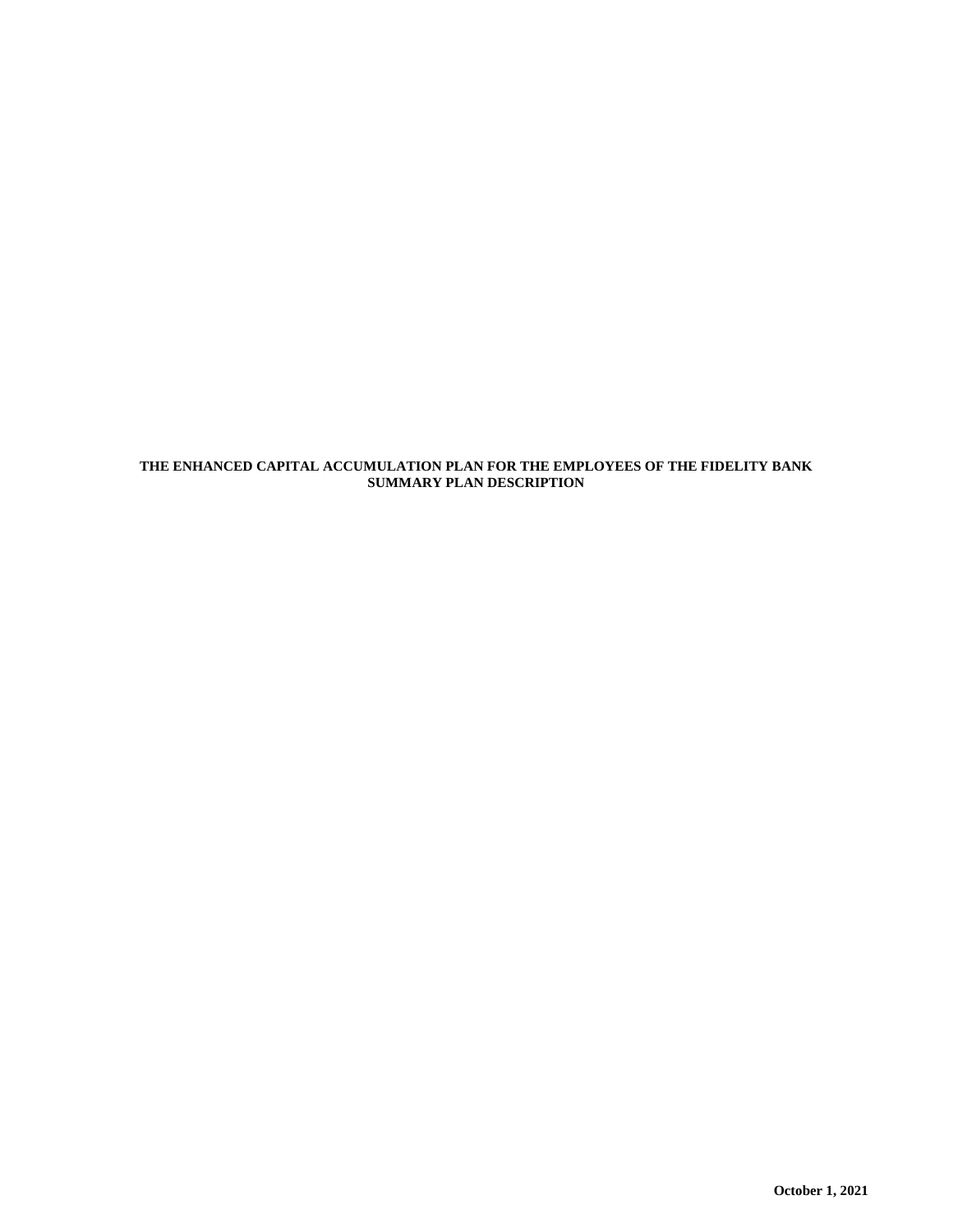# **TABLE OF CONTENTS**

# **INTRODUCTION TO YOUR PLAN**

# **ARTICLE I** PARTICIPATION IN THE PLAN

# **ARTICLE II EMPLOYEE CONTRIBUTIONS**

| What<br>ective deferrals and<br>∣ how do⊥<br>. contribute<br>lar |  |
|------------------------------------------------------------------|--|
| What                                                             |  |

# **ARTICLE III EMPLOYER CONTRIBUTIONS**

# **ARTICLE IV COMPENSATION AND ACCOUNT BALANCE**

## **ARTICLE V VESTING**

# **ARTICLE VI** DISTRIBUTIONS PRIOR TO TERMINATION OF EMPLOYMENT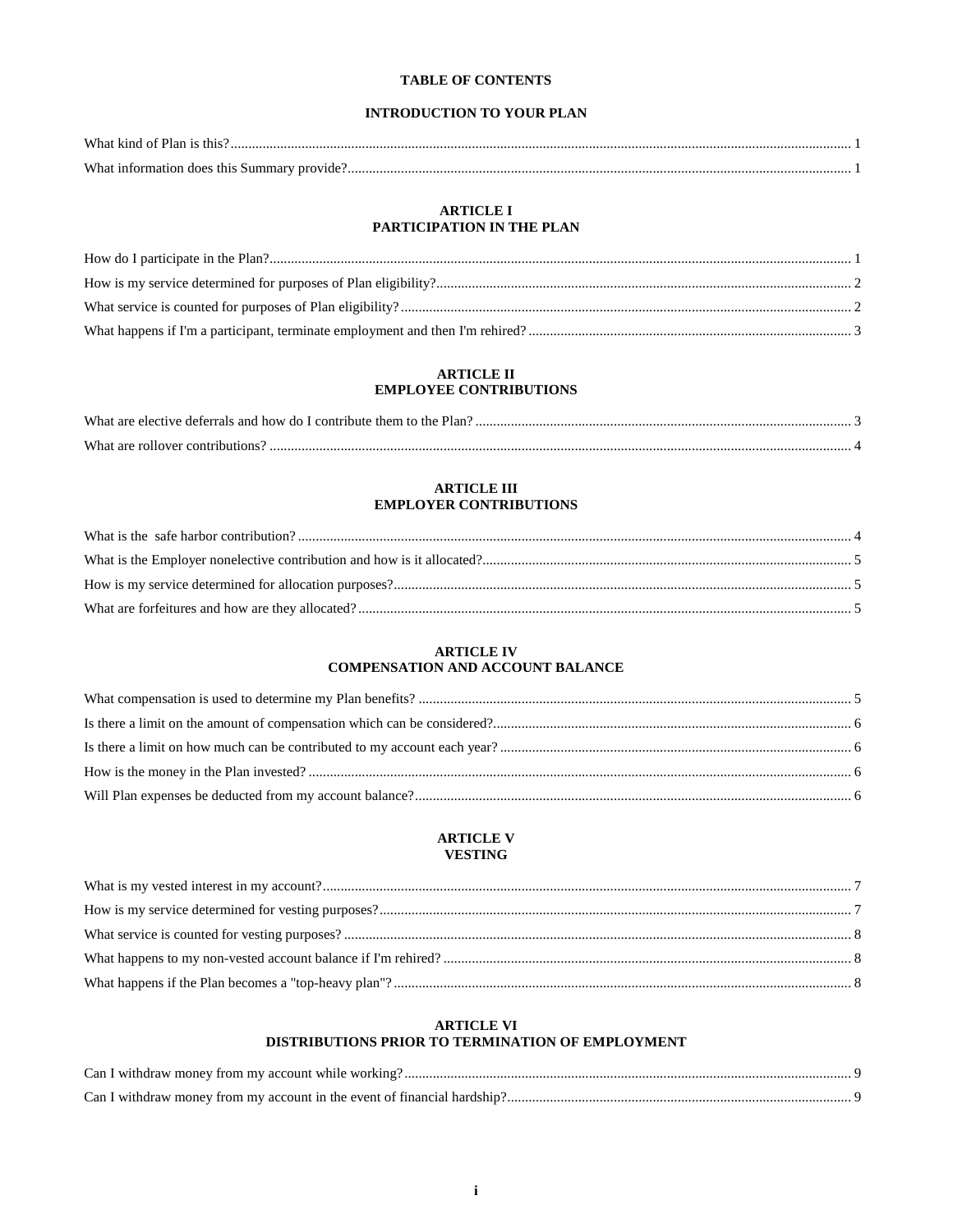# **ARTICLE VII** DISTRIBUTIONS UPON TERMINATION OF EMPLOYMENT

# **ARTICLE VIII** DISTRIBUTIONS UPON DEATH

# **ARTICLE IX** TAX TREATMENT OF DISTRIBUTIONS

# **ARTICLE X LOANS**

| Is it possible to borrow money from the Plan?. |  |
|------------------------------------------------|--|
|------------------------------------------------|--|

# **ARTICLE XI** PROTECTED BENEFITS AND CLAIMS PROCEDURES

# **ARTICLE XII GENERAL INFORMATION ABOUT THE PLAN**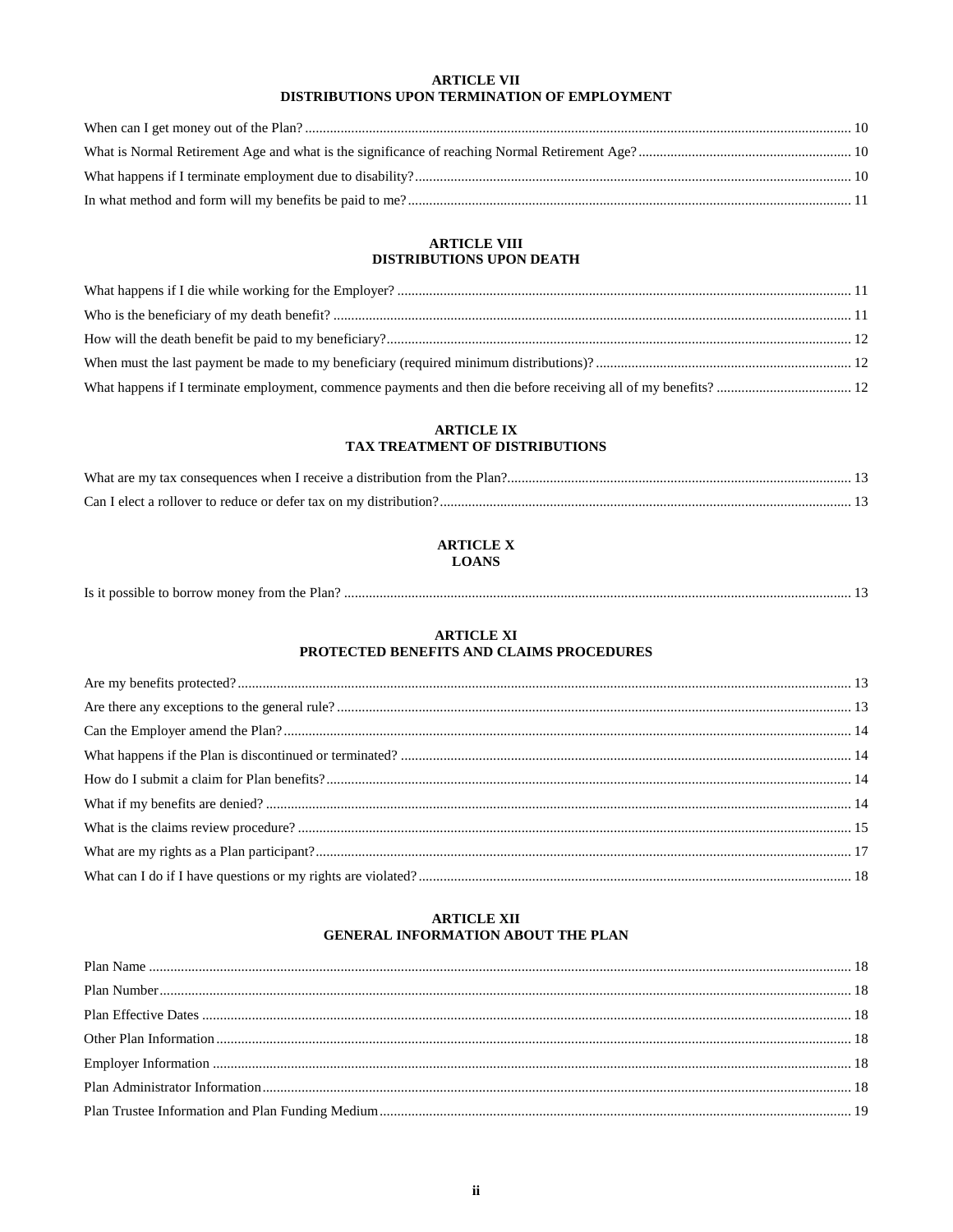# **THE ENHANCED CAPITAL ACCUMULATION PLAN FOR THE EMPLOYEES OF THE FIDELITY BANK**

# **SUMMARY PLAN DESCRIPTION**

## **INTRODUCTION TO YOUR PLAN**

#### **What kind of Plan is this?**

The Enhanced Capital Accumulation Plan for the Employees of The Fidelity Bank ("Plan") has been adopted to provide you with the opportunity to save for retirement on a tax-advantaged basis. This Plan is a type of qualified retirement plan commonly referred to as a 401(k) Plan. As a participant under the Plan, you may elect to contribute a portion of your compensation to the Plan.

### **What information does this Summary provide?**

This Summary Plan Description ("SPD") contains information regarding when you may become eligible to participate in the Plan, your Plan benefits, your distribution options, and many other features of the Plan. You should take the time to read this SPD to get a better understanding of your rights and obligations under the Plan.

In this SPD, the Employer has addressed the most common questions you may have regarding the Plan. If this SPD does not answer all of your questions, please contact the Plan Administrator or other plan representative. The Plan Administrator is responsible for responding to questions and making determinations related to the administration, interpretation, and application of the Plan. The name of the Plan Administrator can be found at the end of this SPD in the Article entitled "General Information about the Plan."

This SPD describes the Plan's benefits and obligations as contained in the legal Plan document, which governs the operation of the Plan. The Plan document is written in much more technical and precise language and is designed to comply with applicable legal requirements. If the non-technical language in this SPD and the technical, legal language of the Plan document conflict, the Plan document always governs. If you wish to receive a copy of the legal Plan document, please contact the Plan Administrator.

The Plan and your rights under the Plan are subject to federal laws, such as the Employee Retirement Income Security Act (ERISA) and the Internal Revenue Code, as well as some state laws. The provisions of the Plan are subject to revision due to a change in laws or due to pronouncements by the Internal Revenue Service (IRS) or Department of Labor (DOL). The Employer may also amend or terminate this Plan. If the provisions of the Plan that are described in this SPD change, the Employer will notify you.

# **ARTICLE I PARTICIPATION IN THE PLAN**

# **How do I participate in the Plan?**

Provided you are not an Excluded Employee, you may begin participating under the Plan once you have satisfied the eligibility requirements and reached your Entry Date. The following describes Excluded Employees, if any, the eligibility requirements and Entry Dates that apply. You should contact the Plan Administrator if you have questions about the timing of your Plan participation.

# **All Contributions**

**Excluded Employees.** If you are a member of a class of employees identified below, you are an Excluded Employee and you are not entitled to participate in the Plan. The Excluded Employees are:

- union employees whose employment is governed by a collective bargaining agreement under which retirement benefits were the subject of good faith bargaining
- certain nonresident aliens who have no earned income from sources within the United States
- leased employees
- reclassified employees (an employee who was previously not treated as an employee of the Employer but you are reclassified as being an employee)

# **Additional Excluded Employee provisions**

As to All Contributions, exclude Employees whose Employment Commencement Date is prior to August 1, 2007 and who elected to remain a Participant in The Capital Accumulation Plan for the Employees of The Fidelity Bank and Participants who participate in The Capital Accumulation Plan for the Employees of The Fidelity Bank. As to All Contributions, exclude Temporary Employees and interns whose regularly scheduled Service is less than 1,000 Hours of Service in the relevant Eligibility Computation Period. If a Temporary Employee or intern actually completes at least 1,000 Hours of Service during the relevant Eligibility Computation Period,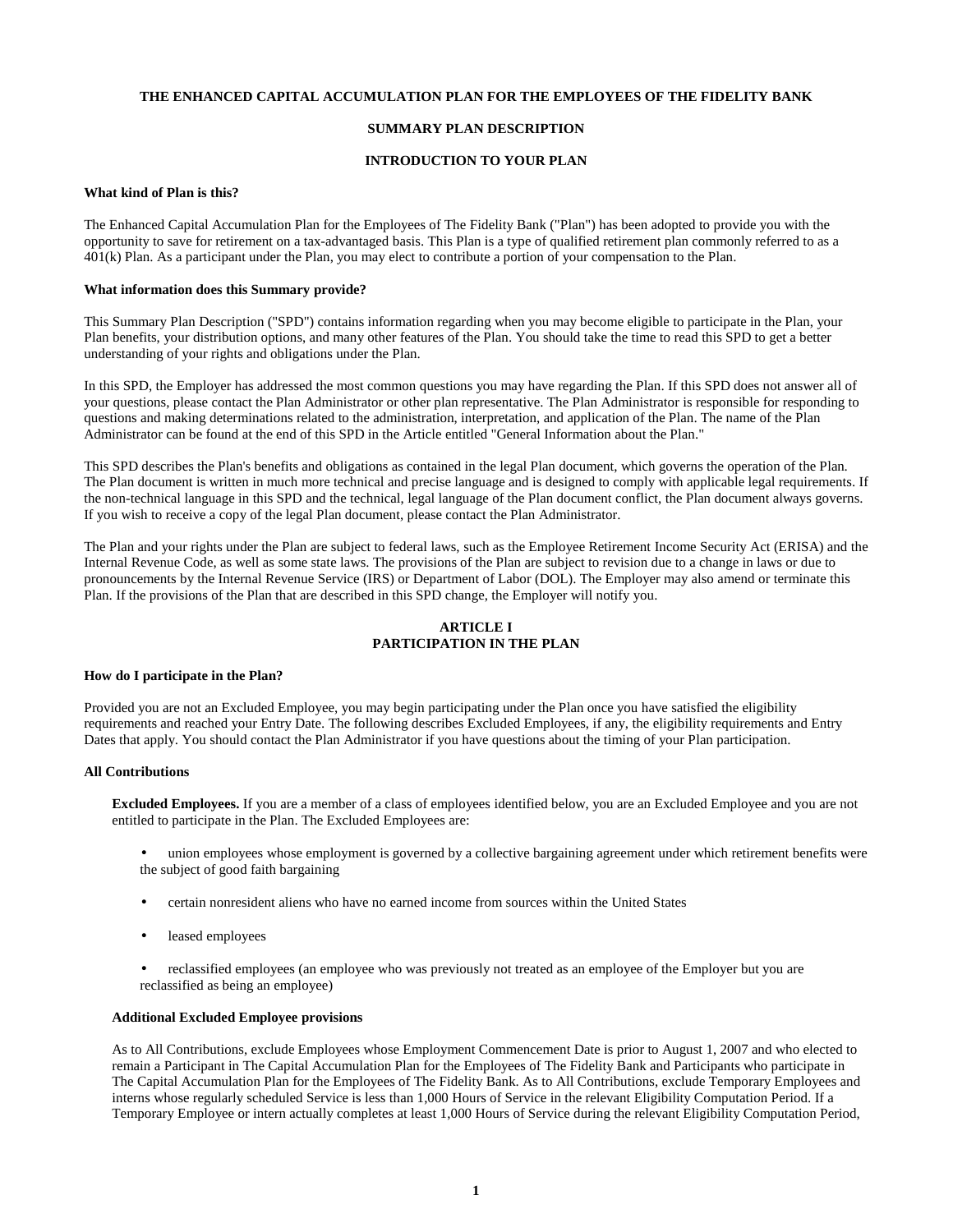the Employee will become an Eligible Employee. See the Plan Administrator for additional information if you are not sure if this affects you.

## **Elective Deferrals**

Participants who are eligible to make salary deferrals to the Plan are eligible for the safe harbor contribution described in Article III of this SPD.

**Eligibility Conditions.** You will be eligible to participate for purposes of elective deferrals when you have completed 1 month(s) of service. However, you will actually participate for purposes of elective deferrals once you reach the Entry Date as described below.

**Entry Date.** For purposes of elective deferrals, your Entry Date will be the first day of the month next following the date you satisfy the eligibility requirements.

#### **Nonelective Contributions**

**Eligibility Conditions.** You will be eligible to participate for purposes of nonelective contributions when you have completed one (1) Year of Service. However, you will actually participate in nonelective contributions once you reach the Entry Date as described below.

**Entry Date.** For purposes of nonelective contributions, your Entry Date will be the first day of the Plan Year coinciding with or immediately preceding the date on which you satisfy the eligibility requirements.

#### **Safe Harbor Matching Contributions**

**Eligibility Conditions.** You will be eligible to participate for purposes of safe harbor matching contributions when you have completed one (1) Year of Service. However, you will actually participate in safe harbor matching contributions once you reach the Entry Date as described below.

**Entry Date.** For purposes of safe harbor matching contributions, your Entry Date will be the first day of the month next following the date on which you satisfy the eligibility requirements.

#### **Additional eligibility condition provisions**

One Year of Service applies to Highly Compensated Employees. See the Plan Administrator for additional information if you are not sure if this affects you.

#### **How is my service determined for purposes of Plan eligibility?**

Year of Service. You will be credited with a Year of Service at the end of the twelve month period beginning on your date of hire if you have been credited with at least 1,000 Hours of Service during such period. If you have not been credited with 1,000 Hours of Service by the end of such period, you will have completed a Year of Service at the end of any following Plan Year during which you were credited with 1,000 Hours of Service.

**Hour of Service.** You will be credited with your actual Hours of Service for:

(a) each hour for which you are directly or indirectly compensated by the Employer for the performance of duties during the Plan Year;

(b) each hour for which you are directly or indirectly compensated by the Employer for reasons other than the performance of duties (such as vacation, holidays, sickness, disability, lay-off, military duty, jury duty or leave of absence during the Plan Year) but credit will not exceed 501 hours of service for any single continuous period during which you perform no duties; and

(c) each hour for back pay awarded or agreed to by the Employer.

You will not be credited for the same Hours of Service both under (a) or (b), as the case may be, and under (c).

**Months of Service.** You will have completed the required number of months if you are employed by the Employer at any time after you have completed that number of months.

#### **What service is counted for purposes of Plan eligibility?**

**Service with the Employer.** In determining whether you satisfy the minimum service requirements to participate under the Plan, all service you perform for the Employer will be counted.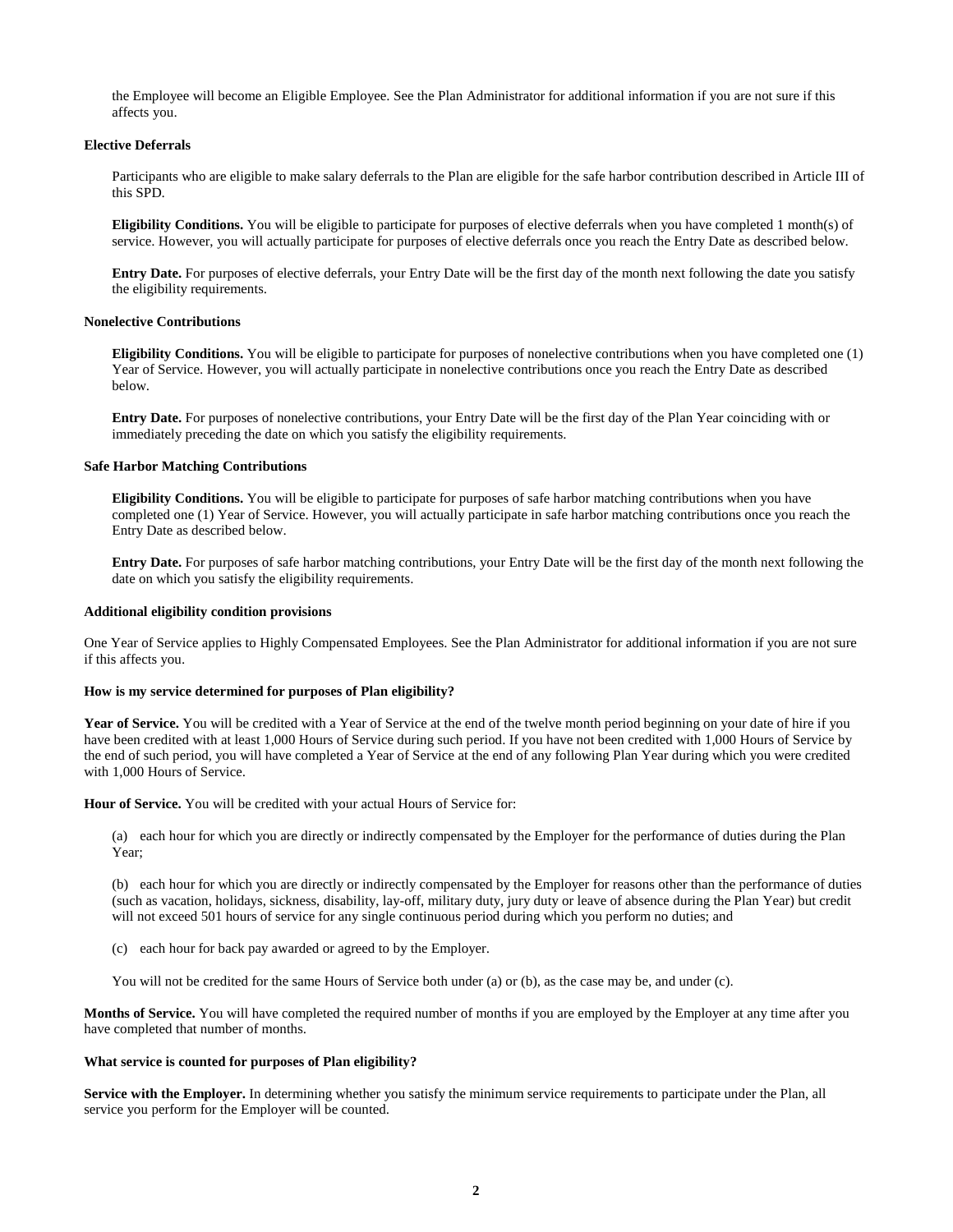**Five-year eligibility Break in Service rule.** The five-year Break in Service rule applies only to participants who had no vested interest in the Plan at the time of termination of employment. If you were not vested in any amounts when your employment terminated and you have five consecutive 1-Year Breaks in Service, all the service you earned before the 5-year period no longer counts for eligibility purposes. Thus, if you were to return to employment, you would have to resatisfy any minimum service requirements under the Plan.

**Military Service.** If you are a veteran and are reemployed under the Uniformed Services Employment and Reemployment Rights Act of 1994, your qualified military service may be considered service with the Employer. If you may be affected by this law, ask the Plan Administrator for further details.

## **What happens if I'm a participant, terminate employment and then I'm rehired?**

If you are no longer a participant because of a termination of employment, and you are rehired, then you will be able to participate in the Plan on the date on which you are rehired if you are otherwise eligible to participate in the Plan provided your prior service had not been disregarded under the Break in Service rules.

# **ARTICLE II EMPLOYEE CONTRIBUTIONS**

#### **What are elective deferrals and how do I contribute them to the Plan?**

**Elective Deferrals.** As a participant under the Plan, you may elect to reduce your compensation by a specific percentage or dollar amount and have that amount contributed to the Plan as an elective deferral. There are two types of elective deferrals: pre-tax deferrals and Roth deferrals. For purposes of this SPD, "elective deferrals" generally means both pre-tax deferrals and Roth deferrals. Regardless of the type of deferral you make, the amount you defer is counted as compensation for purposes of Social Security taxes.

**Pre-Tax Deferrals.** If you elect to make pre-tax deferrals, then your taxable income is reduced by the deferral contributions so you pay less in federal income taxes. Later, when the Plan distributes the deferrals and earnings, you will pay the taxes on those deferrals and the earnings. Therefore, with a pre-tax deferral, federal income taxes on the deferral contributions and on the earnings are only postponed. Eventually, you will have to pay taxes on these amounts.

**Roth Deferrals.** If you elect to make Roth deferrals, the deferrals are subject to federal income taxes in the year of deferral. However, the deferrals and, in certain cases, the earnings on the deferrals are not subject to federal income taxes when distributed to you. In order for the earnings to be tax free, you must meet certain conditions. See "What are my tax consequences when I receive a distribution from the Plan?" below.

**Deferral procedure.** The amount you elect to defer will be deducted from your pay in accordance with a procedure established by the Plan Administrator. You may elect to defer a portion of your compensation payable on or after your Entry Date. Such election will become effective as soon as administratively feasible after it is received by the Plan Administrator. Your election will remain in effect until you modify or terminate it.

**Deferral modifications.** You may revoke or make modifications to your salary deferral election in accordance with procedures that the Employer provides. See the Plan Administrator for further information.

**Annual dollar limit.** Your total deferrals in any taxable year may not exceed a dollar limit which is set by law. The limit for 2021 is \$19,500. After 2021, the dollar limit may increase for cost-of-living adjustments.

**Deferrals limited by nondiscrimination testing.** In addition to the annual dollar limit just described, the law requires testing of the deferrals to ensure that deferrals by HCEs do not exceed certain limits. If you are a highly compensated employee (generally more than 5% owners and certain family members (regardless of how much they earn), or individuals receiving wages in excess of certain amounts established by law), a distribution of amounts attributable to your elective deferrals or certain excess contributions may be required to comply with the law. The Plan Administrator will notify you if and when a distribution of deferrals is required.

**Catch-up contributions.** If you are at least age 50 or will attain age 50 before the end of a calendar year, then you may elect to defer additional amounts (called "catch-up contributions") to the plan for that year. The additional amounts may be deferred regardless of any other limitations on the amount that you may defer to the plan. The maximum "catch-up contribution" that you can make in 2021 is \$6,500. After 2021, the maximum may increase for cost-of-living adjustments. Any "catch-up contributions" that you make will be taken into account in determining any Employer matching contribution made to the Plan.

You should be aware that each separately stated annual dollar limit on the amount you may defer (the annual deferral limit and the "catch-up contribution" limit) is a separate aggregate limit that applies to all such similar elective deferral amounts and "catch-up contributions" you may make under this Plan and any other cash or deferred arrangements (including tax-sheltered 403(b) annuity contracts, simplified employee pensions or other 401(k) plans) in which you may be participating. Generally, if an annual dollar limit is exceeded, then the excess must be returned to you in order to avoid adverse tax consequences. For this reason, it is desirable to request in writing that any such excess elective deferral amounts be returned to you.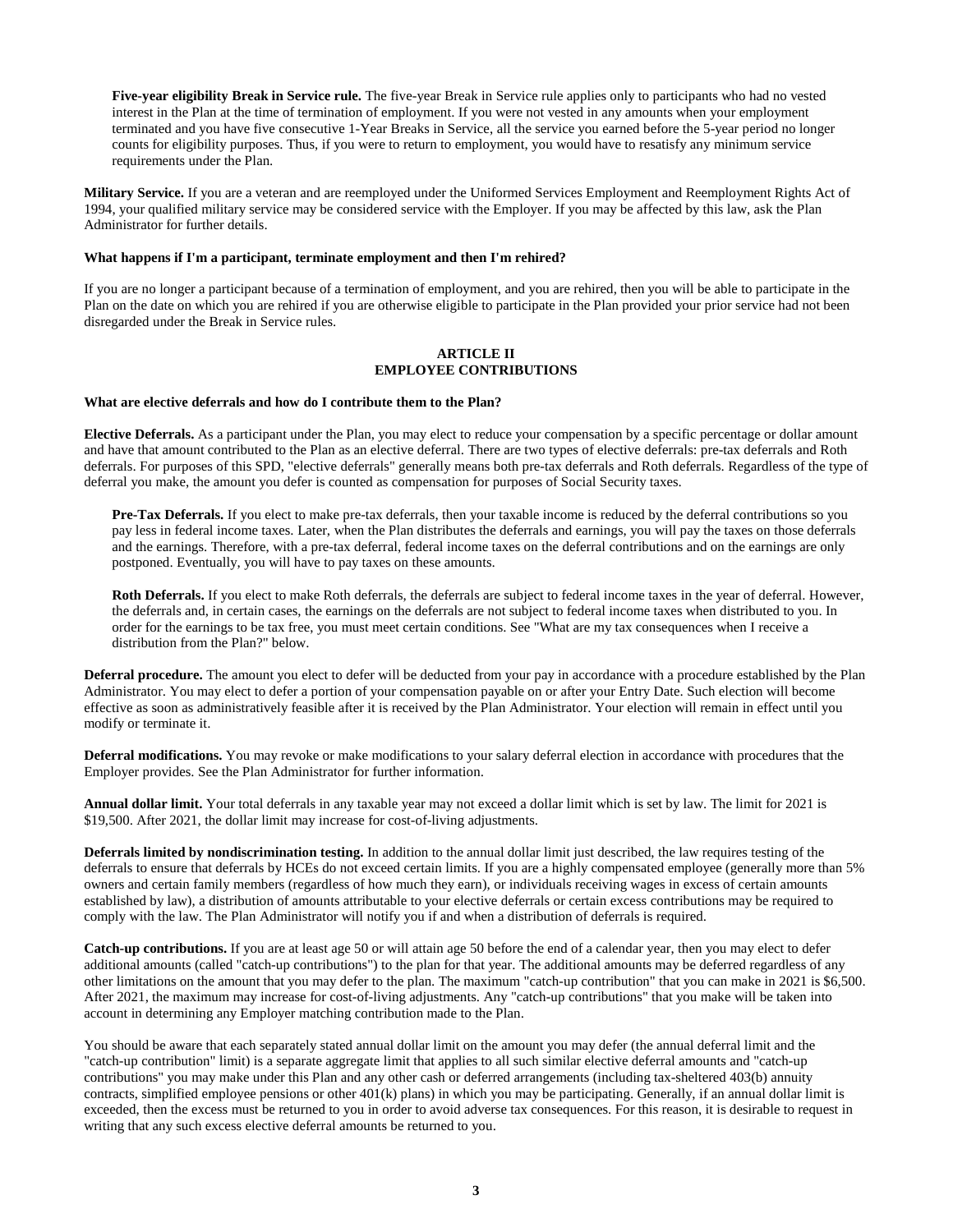If you are in more than one plan, you must decide which plan or arrangement you would like to return the excess. If you decide that the excess should be distributed from this Plan, you must communicate this in writing to the Plan Administrator no later than the March 1st following the close of the calendar year in which such excess deferrals were made. However, if the entire dollar limit is exceeded in this Plan or any other plan the Employer maintains, then you will be deemed to have notified the Plan Administrator of the excess. The Plan Administrator will then return the excess deferral and any earnings to you by April 15th.

**Automatic Deferral.** The Plan includes an automatic deferral feature. Accordingly, the Employer will automatically withhold a portion of your compensation from your pay each payroll period and contribute that amount to the Plan as a pre-tax 401(k) deferral unless you make a contrary election.

• **Participants affected.** Each Employee whose Employment Commencement Date is on or after January 1, 2017.

**Automatic deferral provisions.** The following provisions apply as to automatic deferrals:

- You may complete a salary reduction agreement at any time to select an alternative deferral amount or to elect not to defer under the Plan in accordance with the deferral procedures of the Plan.
- The amount to be automatically withheld from your pay each payroll period will be equal to 3% of your compensation, and that amount will continue to be automatically withheld from your pay in succeeding Plan Years unless the Employer amends the Plan or you enter a Salary Reduction Agreement.

Contact the Plan Administrator if you have any questions concerning the application of the automatic deferral provisions.

## **What are rollover contributions?**

**Rollover contributions.** At the discretion of the Plan Administrator, if you are an eligible employee, you may be permitted to deposit into the Plan distributions you have received from other plans and certain IRAs. Such a deposit is called a "rollover" and may result in tax savings to you. You may ask the Plan Administrator or Trustee of the other plan or IRA to directly transfer (a "direct rollover") to this Plan all or a portion of any amount that you are entitled to receive as a distribution from such plan. Alternatively, you may elect to deposit any amount eligible to be rolled over within 60 days of your receipt of the distribution. You should consult qualified counsel to determine if a rollover is in your best interest.

Rollover account. Your rollover will be accounted for in a "rollover account." You will always be 100% vested in your "rollover account" (see the Article in this SPD entitled "Vesting"). This means that you will always be entitled to all amounts in your rollover account. Rollover contributions will be affected by any investment gains or losses.

**Withdrawal of rollover contributions.** You may withdraw the amounts in your "rollover account" prior to termination of employment only if you satisfy the conditions and limitations in the Article in the SPD entitled "DISTRIBUTIONS PRIOR TO TERMINATION OF EMPLOYMENT." You should see the Articles in this SPD entitled "Distributions Prior to Termination of Employment," "Distributions upon Termination of Employment," and "Distributions upon Death" for an explanation of how benefits (including your "rollover account") are paid from the Plan.

## **ARTICLE III EMPLOYER CONTRIBUTIONS**

In addition to any deferrals you elect to make, the Employer will make additional contributions to the Plan. This Article describes Employer contributions that will be made to the Plan and how your share of the contributions is determined.

## **What is the safe harbor contribution?**

**Safe harbor 401(k) plan.** This Plan is referred to as a "safe harbor 401(k) plan." Before the beginning of each Plan Year, you will be provided with a comprehensive notice of your rights and obligations under the Plan. However, if you become eligible to participate in the Plan after the beginning of the Plan Year, then the notice will be provided to you on or before the date you are eligible. A safe harbor 401(k) plan is a plan design where the Employer commits to making certain contributions described below. This commitment to make contributions enables the Employer to simplify the administration of the Plan by ensuring that nondiscrimination regulations are met, which is why it is called a "safe harbor" plan.

**Safe Harbor Matching Contribution.** In order to maintain "safe harbor" status, the Employer will make a safe harbor matching contribution equal to 100% of your elective deferrals that do not exceed 6% of your compensation. This safe harbor matching contribution is 100% vested (see the Article in this SPD entitled "Vesting").

For purposes of calculating this safe harbor matching contribution, your compensation and deferrals will be computed for each payroll period.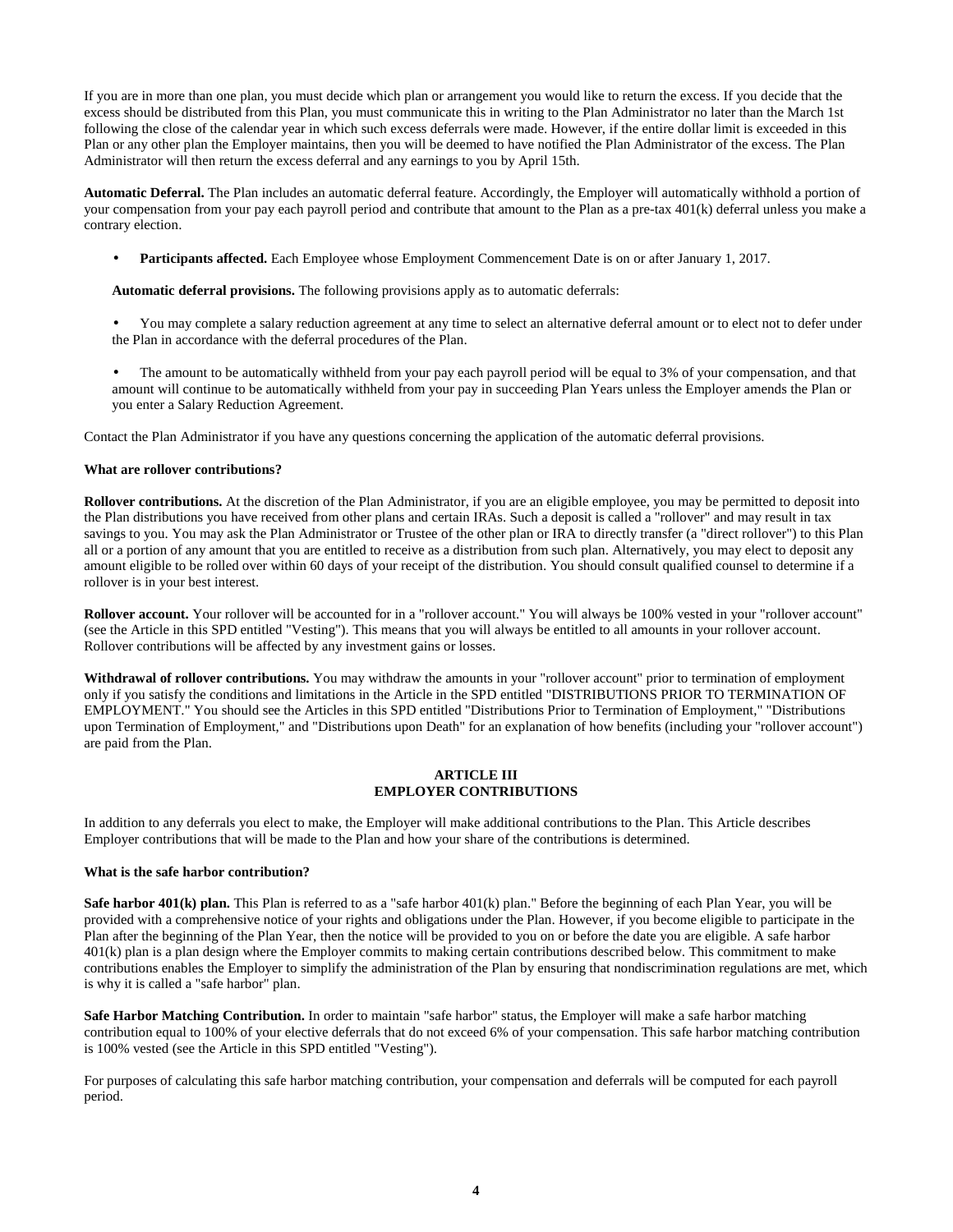### **What is the Employer nonelective contribution and how is it allocated?**

**Nonelective contribution.** Each Plan Year, the Employer will make to the Plan a nonelective contribution equal to 3% of the compensation of all participants eligible to share in allocations. Your share of the contribution is determined below.

**Allocation conditions.** In order to share in the nonelective contribution you must satisfy the following conditions:

• If you are employed on the last day of the Plan Year, you will share if you completed at least 1,000 Hours of Service during the Plan Year.

#### **Waiver of allocation conditions**

You will share in the nonelective contribution for the year you terminate employment regardless of the amount of service you complete during the Plan Year if you terminate on or following your death, disability or attainment of Normal Retirement Age.

Your share of the contribution. The nonelective contribution will be "allocated" or divided among participants eligible to share in the contribution for the Plan Year.

Your share of the nonelective contribution will be determined by the formula for making that contribution.

#### **How is my service determined for allocation purposes?**

**Hour of Service.** You will be credited with your actual Hours of Service for:

(a) each hour for which you are directly or indirectly compensated by the Employer for the performance of duties during the Plan Year;

(b) each hour for which you are directly or indirectly compensated by the Employer for reasons other than the performance of duties (such as vacation, holidays, sickness, disability, lay-off, military duty, jury duty or leave of absence during the Plan Year) but credit will not exceed 501 hours of service for any single continuous period during which you perform no duties; and

(c) each hour for back pay awarded or agreed to by the Employer.

You will not be credited for the same Hours of Service both under (a) or (b), as the case may be, and under (c).

#### **What are forfeitures and how are they allocated?**

**Definition of forfeitures.** In order to reward employees who remain employed with the Employer for a long period of time, the law permits a "vesting schedule" to be applied to certain contributions that the Employer makes to the Plan. This means that you will not be entitled to ("vested" in) all of the contributions until you have been employed with the Employer for a specified period of time (see the Article in this SPD entitled "Vesting"). If a participant terminates employment before being fully vested, then the non-vested portion of the terminated participant's account balance remains in the Plan and is called a forfeiture. Forfeitures may be used by the Plan for several purposes.

**Allocation of forfeitures.** Forfeitures will be allocated as follows:

• Forfeitures may be used to pay plan expenses or used to reduce any nonelective contribution.

# **ARTICLE IV COMPENSATION AND ACCOUNT BALANCE**

#### **What compensation is used to determine my Plan benefits?**

#### **All Contributions**

**Definition of compensation.** Compensation is defined as your total compensation that is subject to income tax and paid to you by the Employer. If you are a self-employed individual, your compensation will be equal to your earned income. The following describes the adjustments to compensation that apply for the contributions noted above.

**Adjustments to compensation.** The following adjustments to compensation will be made:

- elective deferrals to this Plan and to any other plan or arrangement (such as a cafeteria plan) will be included.
- reimbursements or other expense allowances, fringe benefits, moving expenses, deferred compensation, and welfare benefits will be excluded.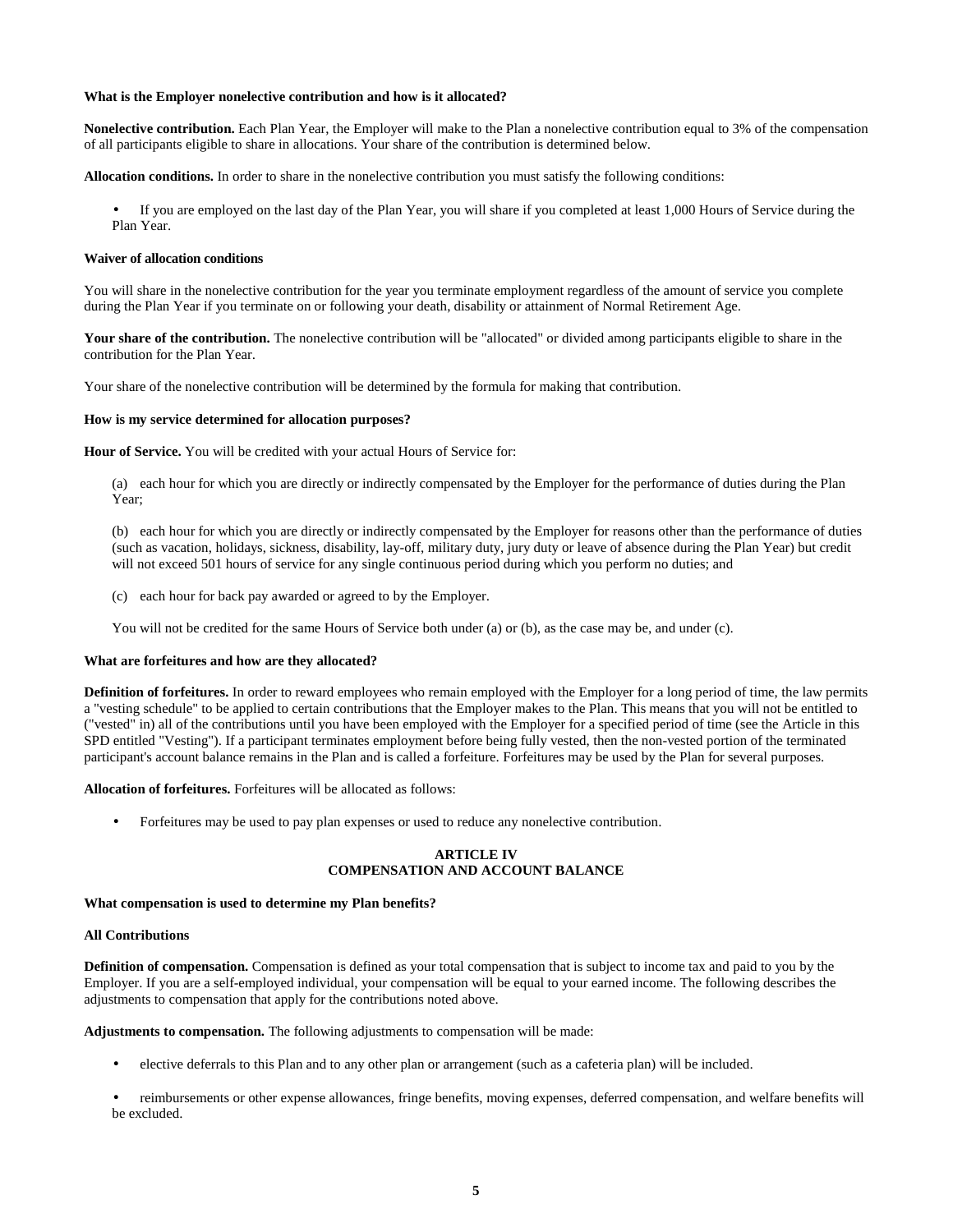• compensation paid after you terminate is generally excluded for Plan purposes. However, the following amounts will be included in compensation even though they are paid after you terminate employment, provided these amounts would otherwise have been considered compensation as described above and provided they are paid within 2 1/2 months after you terminate employment, or if later, the last day of the Plan Year in which you terminate employment:

• compensation paid for services performed during your regular working hours, or for services outside your regular working hours (such as overtime or shift differential), or other similar payments that would have been made to you had you continued employment.

• compensation paid for unused accrued bona fide sick, vacation or other leave, if such amounts would have been included in compensation if paid prior to your termination of employment and you would have been able to use the leave if employment had continued.

• nonqualified unfunded deferred compensation if the payment is includible in gross income and would have been paid to you had you continued employment.

## **Is there a limit on the amount of compensation which can be considered?**

The Plan, by law, cannot recognize annual compensation in excess of a certain dollar limit. The limit for the Plan Year beginning in 2021 is \$290,000. After 2021, the dollar limit may increase for cost-of-living adjustments.

# **Is there a limit on how much can be contributed to my account each year?**

Generally, the law imposes a maximum limit on the amount of contributions including elective deferrals (excluding catch-up contributions) that may be made to your account and any other amounts allocated to any of your accounts during the Plan Year, excluding earnings. Beginning in 2021, this total cannot exceed the lesser of \$58,000 or 100% of your annual compensation (as limited under the previous question). After 2021, the dollar limit may increase for cost-of-living adjustments.

## **How is the money in the Plan invested?**

The Trustee of the Plan has been designated to hold the assets of the Plan for the benefit of Plan participants and their beneficiaries in accordance with the terms of this Plan. The trust fund established by the Plan's Trustee will be the funding medium used for the accumulation of assets from which Plan benefits will be distributed.

**Participant direction of investments.** You will be able to direct the investment of your entire interest in the Plan. The Plan Administrator will provide you with information on the investment choices available to you, the procedures for making investment elections, the frequency with which you can change your investment choices and other important information. You need to follow the procedures for making investment elections and you should carefully review the information provided to you before you give investment directions. If you do not direct the investment of your applicable Plan accounts, then your accounts will be invested in accordance with the default investment alternatives established under the Plan. These default investments will be made in accordance with specific rules under which the fiduciaries of the Plan, including the Employer, the Trustee and the Plan Administrator, will be relieved of any legal liability for any losses resulting from the default investments. The Plan Administrator has or will provide you with a separate notice which details these default investments and your right to switch out of the default investment if you so desire.

The Plan is intended to comply with Section 404(c) of ERISA (the Employee Retirement Income Security Act). If the Plan complies with this Section, then the fiduciaries of the Plan, including the Employer, the Trustee and the Plan Administrator, will be relieved of any legal liability for any losses which are the direct and necessary result of the investment directions that you give. Procedures must be followed in giving investment directions. If you fail to do so, then your investment directions need not be followed. If you do not direct the investment of your applicable Plan accounts, your accounts will be invested in accordance with the default investment alternatives established under the Plan.

**Earnings or losses.** When you direct investments, your accounts are segregated for purposes of determining the earnings or losses on these investments. Your Participant-directed Account does not share in the investment performance of other participants who have directed their own investments. You should remember that the amount of your benefits under the Plan will depend in part upon your choice of investments. Gains as well as losses can occur and the Employer, the Plan Administrator, and the Trustee will not provide investment advice or guarantee the performance of any investment you choose.

Periodically, you will receive a benefit statement that provides information on your account balance and your investment returns. It is your responsibility to notify the Plan Administrator of any errors you see on any statements within 30 days after the statement is provided or made available to you.

## **Will Plan expenses be deducted from my account balance?**

The Plan will pay some or all Plan related expenses except for a limited category of expenses, known as "settlor expenses," which the law requires the employer to pay. Generally, settlor expenses relate to the design, establishment or termination of the Plan. See the Plan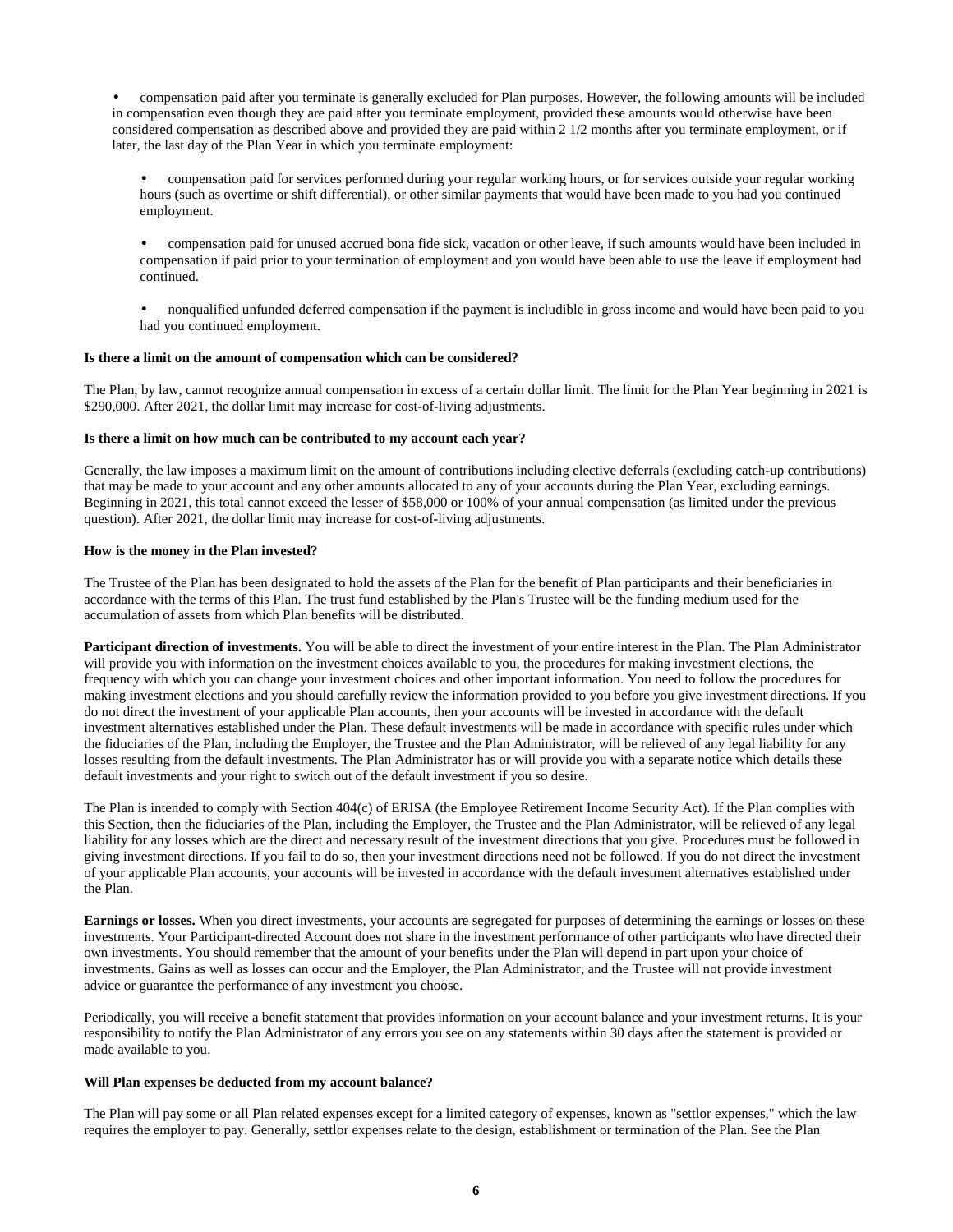Administrator for more details. The expenses charged to the Plan may be charged pro rata to each Participant in relation to the size of each Participant's account balance or may be charged equally to each Participant. In addition, some types of expenses may be charged only to some Participants based upon their use of a Plan feature or receipt of a plan distribution. Finally, the Plan may charge expenses in a different manner as to Participants who have terminated employment with the Employer versus those Participants who remain employed with the Employer.

# **ARTICLE V VESTING**

#### **What is my vested interest in my account?**

In order to reward employees who remain employed with the Employer for a long period of time, the law permits a "vesting schedule" to be applied to certain contributions that the Employer makes to the Plan. This means that you will not be entitled to ("vested in") all of the contributions until you have been employed with the Employer for a specified period of time.

**100% vested contributions.** You are always 100% vested (which means that you are entitled to all of the amounts) in your accounts attributable to the following contributions:

- elective deferrals including Roth  $401(k)$  deferrals and catch-up contributions
- rollover contributions
- safe harbor contributions

**Vesting schedules.** Your "vested percentage" for certain Employer contributions is based on vesting Years of Service. This means at the time you stop working, your account balance attributable to contributions subject to a vesting schedule is multiplied by your vested percentage. The result, when added to the amounts that are always 100% vested as shown above, is your vested interest in the Plan, which is what you will actually receive from the Plan.

#### **Nonelective Contributions**

Your "vested percentage" in your account attributable to nonelective contributions is determined under the following schedule. You will always, however, be 100% vested in your nonelective contributions if you are employed on or after your Normal Retirement Age or if you terminate employment on account of your death, or if you terminate employment as a result of becoming disabled.

|                         | <b>Vesting Schedule</b><br>Nonelective Contributions |            |
|-------------------------|------------------------------------------------------|------------|
| <b>Years of Service</b> |                                                      | Percentage |
| Less than 3             |                                                      | 0%         |
|                         |                                                      | 100%       |

#### **How is my service determined for vesting purposes?**

**Year of Service.** To earn a Year of Service, you must be credited with at least 1,000 Hours of Service during a Plan Year. The Plan contains specific rules for crediting Hours of Service for vesting purposes. The Plan Administrator will track your service and will credit you with a Year of Service for each Plan Year in which you are credited with the required Hours of Service, in accordance with the terms of the Plan. If you have any questions regarding your vesting service, you should contact the Plan Administrator.

**Hour of Service.** You will be credited with your actual Hours of Service for:

(a) each hour for which you are directly or indirectly compensated by the Employer for the performance of duties during the Plan Year;

(b) each hour for which you are directly or indirectly compensated by the Employer for reasons other than the performance of duties (such as vacation, holidays, sickness, disability, lay-off, military duty, jury duty or leave of absence during the Plan Year) but credit will not exceed 501 hours of service for any single continuous period during which you perform no duties; and

(c) each hour for back pay awarded or agreed to by the Employer.

You will not be credited for the same Hours of Service both under (a) or (b), as the case may be, and under (c).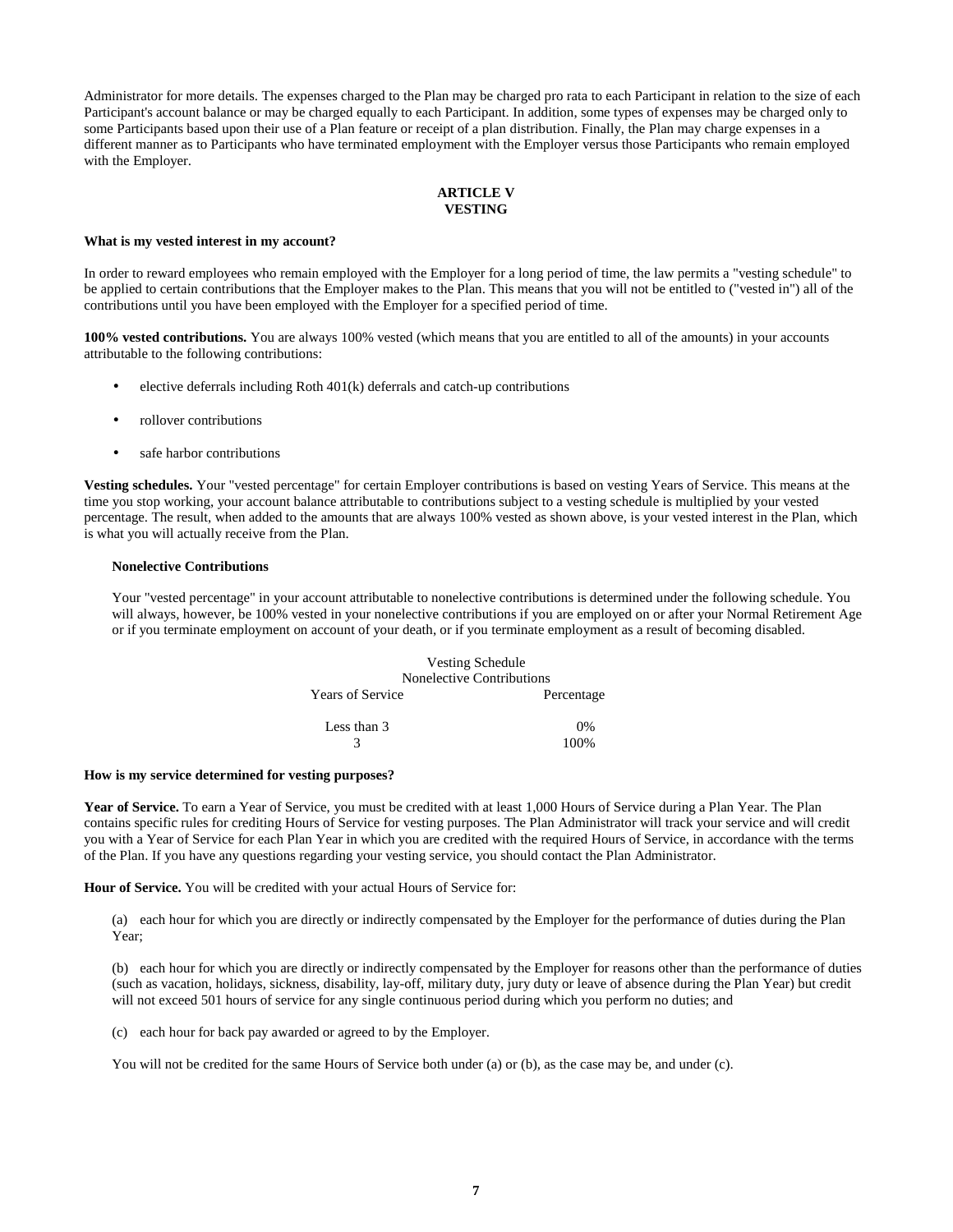### **What service is counted for vesting purposes?**

**Service with the Employer.** In calculating your vested percentage, all service you perform for the Employer will generally be counted. However, there are some exceptions to this general rule.

**Excluded vesting service.** Years of Service excluded under the break in service rules explained below will not be counted for vesting purposes.

**Break in Service rules.** If your employment terminates and you are rehired, you may lose credit for prior service under the Plan's Break in Service rules.

For vesting purposes, you will have a Break in Service if you have not completed the lesser of 501 Hours of Service or the number of Hours of Service needed for a Year of Service during the computation period used to determine whether you have a Year of Service. However, if you are absent from work for certain leaves of absence such as a maternity or paternity leave, you may be credited with enough Hours of Service to prevent a Break in Service.

**Rule of Parity Break in Service rule.** The five-year Break in Service rule applies only to participants who had no vested interest in the Plan when employment terminated. If you were not vested in any amounts when your employment terminated and you have five consecutive 1-Year Breaks in Service (as defined above), all the service you earned before the 5-year period no longer counts for vesting purposes. Thus, if you return to employment after incurring five 1-Year Breaks in Service, you will be treated as a new employee (with no service) for purposes of determining your vested percentage under the Plan.

**Military Service.** If you are a veteran and are reemployed under the Uniformed Services Employment and Reemployment Rights Act of 1994, your qualified military service may be considered service with the Employer. If you may be affected by this law, ask the Plan Administrator for further details.

## **What happens to my non-vested account balance if I'm rehired?**

If you have no vested interest in the Plan when you leave, your account balance will be forfeited. However, if you are rehired before incurring five consecutive Breaks in Service, your account balance as of the date of your termination of employment will be restored, unadjusted for any gains or losses.

If you are partially vested in your account balance when you leave, the non-vested portion of your account balance will be forfeited on the earlier of the date:

- (a) of the distribution of your vested account balance, or
- (b) when you incur five consecutive Breaks in Service.

If you received a distribution of your vested account balance and are rehired, you may have the right to repay this distribution. If you repay the entire amount of the distribution, the Employer will restore your account balance with your forfeited amount. You must repay this distribution within five years from your date of rehire, or, if earlier, before you incur five consecutive Breaks in Service. If you were 100% vested when you left, you do not have the opportunity to repay your distribution.

## **What happens if the Plan becomes a "top-heavy plan"?**

**Top-heavy plan.** A retirement plan that primarily benefits "key employees" is called a "top-heavy plan." Key employees are certain owners or officers of the Employer. A plan is generally a "top-heavy plan" when more than 60% of the plan assets are attributable to key employees. Each year, the Plan Administrator is responsible for determining whether the Plan is a "top-heavy plan."

**Top-heavy rules.** If the Plan becomes top-heavy in any Plan Year, then non-key employees may be entitled to certain "top-heavy minimum benefits," and other special rules will apply. These top-heavy rules include the following:

- The Employer may be required to make a contribution on your behalf in order to provide you with at least "top-heavy minimum benefits."
- If you are a participant in more than one Plan, you may not be entitled to "top-heavy minimum benefits" under both Plans.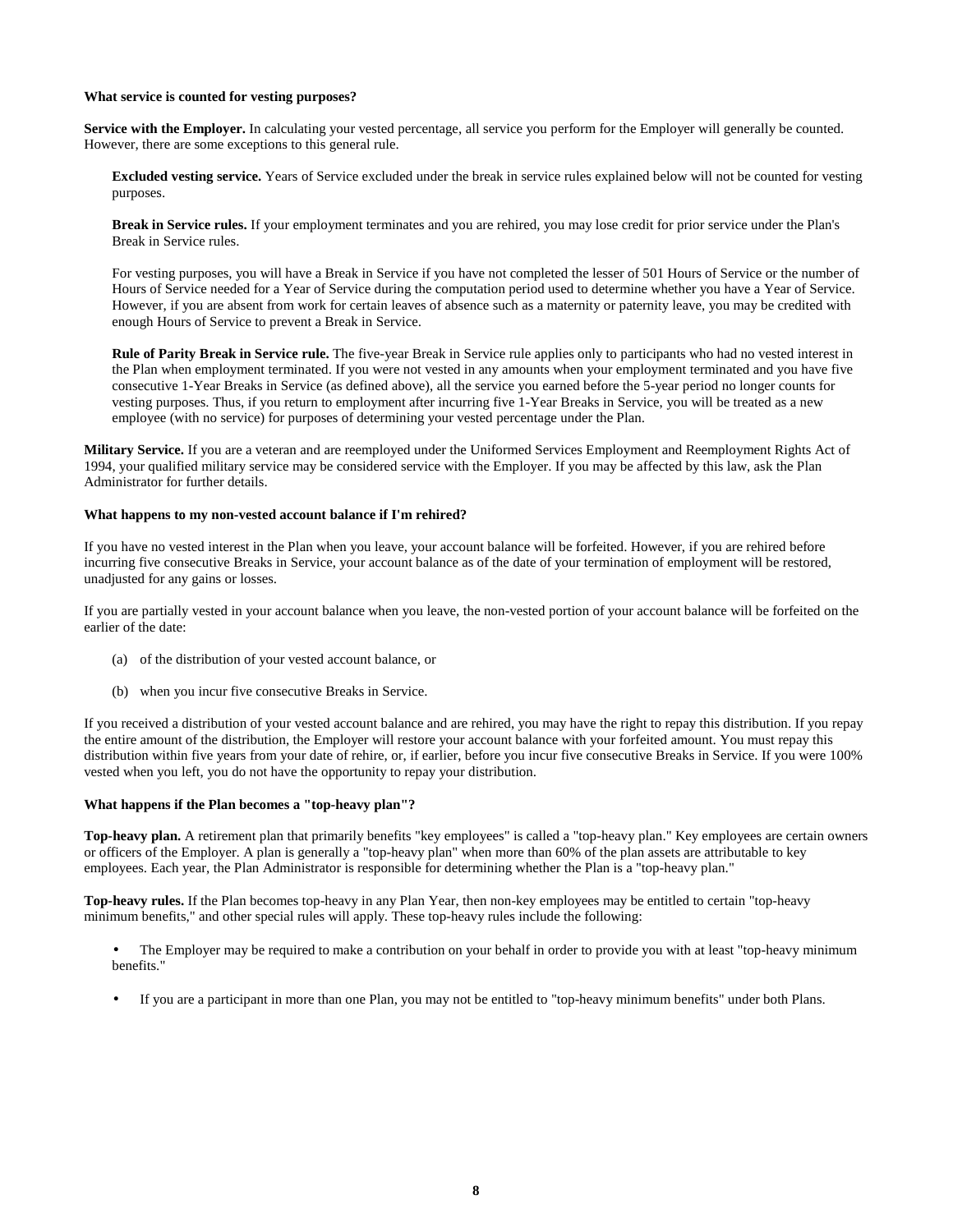# **ARTICLE VI DISTRIBUTIONS PRIOR TO TERMINATION OF EMPLOYMENT**

#### **Can I withdraw money from my account while working?**

**In-service distributions.** You may be entitled to receive an in-service distribution. However, this distribution is not in addition to your other benefits and will therefore reduce the value of the benefits you will receive at retirement. This distribution is made at your election subject to possible administrative limitations on the frequency and actual timing of such distributions.

**Conditions and Limitations.** Generally you may receive a distribution from certain accounts prior to termination of employment provided you satisfy any of the following conditions:

- you have attained age 59 1/2. Satisfying this condition allows you to receive distributions from all contribution accounts.
- you have incurred a financial hardship as described below.
- Although you may receive an in-service distribution from accounts which are not 100% vested, the amount of the distribution may not exceed the vested amount in the distributing account.

#### **Can I withdraw money from my account in the event of financial hardship?**

**Hardship distributions.** You may withdraw money on account of financial hardship if you satisfy certain conditions. This hardship distribution is not in addition to your other benefits and will therefore reduce the value of the benefits you will receive upon termination of employment or other event entitling you to distribution of your account balance.

**Qualifying expenses.** A hardship distribution may be made to satisfy certain immediate and heavy financial needs that you have. A hardship distribution may only be made for payment of the following:

- Expenses for medical care (described in Section 213(d) of the Internal Revenue Code) for you, your spouse or your dependents.
- Costs directly related to the purchase of your principal residence (excluding mortgage payments).

• Tuition, related educational fees, and room and board expenses for the next twelve (12) months of post-secondary education for you, your spouse, your children or your dependents.

- Amounts necessary to prevent your eviction from your principal residence or foreclosure on the mortgage of your principal residence.
- Payments for burial or funeral expenses for your deceased parent, spouse, children or dependents.
- Expenses for the repair of damage to your principal residence that would qualify for the casualty loss deduction under the Internal Revenue Code without regard to the limit on casualty losses that are deductible for income tax purposes under IRC 165(h).
- Expenses for disasters arising from federally declared disasters, such as your expenses and losses (including loss of income) attributable to that disaster, provided your principal residence or place of employment was in an area FEMA designates as qualifying for individual assistance.

**Conditions.** If you have any of the above expenses, a hardship distribution can only be made if you certify and agree that all of the following conditions are satisfied:

(a) The distribution is not in excess of the amount of your immediate and heavy financial need. The amount of your immediate and heavy financial need may include any amounts necessary to pay any federal, state, or local income taxes or penalties reasonably anticipated to result from the distribution.

(b) You have obtained all distributions, other than hardship distributions, currently available under all retirement plans that the Employer maintains.

(c) You certify (via a form for that purpose) that you have insufficient cash or other liquid assets reasonably available to satisfy the need.

**Account restrictions.** You may request a hardship distribution only from the vested portion of the following accounts:

- pre-tax  $401(k)$  deferral accounts plus earnings
- Roth 401(k) deferral accounts plus earnings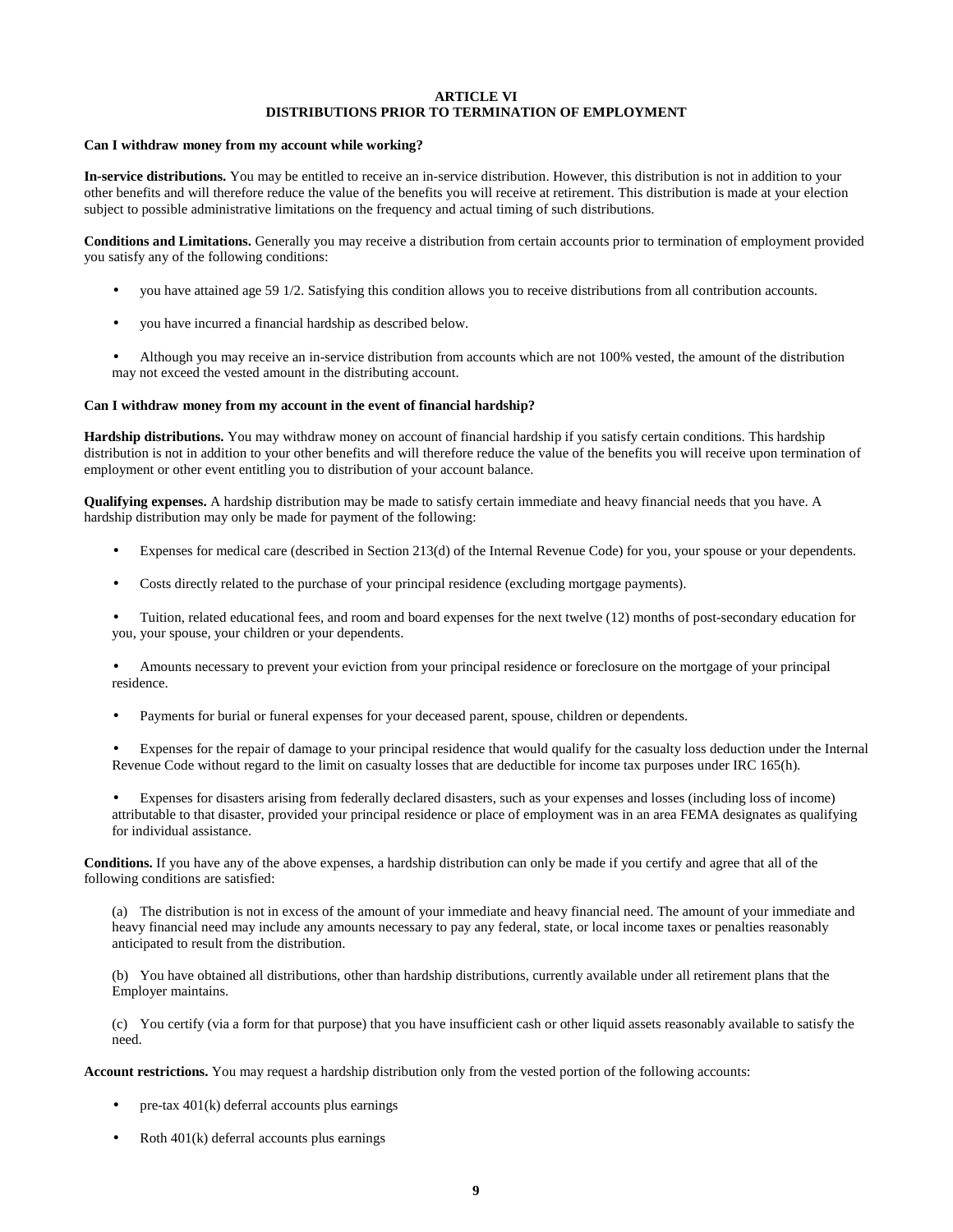accounts attributable to rollover contributions

# **ARTICLE VII DISTRIBUTIONS UPON TERMINATION OF EMPLOYMENT**

#### **When can I get money out of the Plan?**

You may receive a distribution of the vested portion of some or all of your accounts in the Plan when you terminate employment with the Employer. The rules regarding the payment of death benefits to your beneficiary are described in the Article in this SPD entitled "Distributions upon Death."

As to the possibility of receiving a distribution while you are still employed with the Employer, see the Article in this SPD entitled "Distributions Prior to Termination of Employment."

**Military Service.** If you are a veteran and are reemployed under the Uniformed Services Employment and Reemployment Rights Act of 1994, your qualified military service may be considered service with the Employer. There may also be benefits for employees who die or become disabled while on active duty. Employees who receive wage continuation payments while in the military may benefit from various changes in the law. If you think you may be affected by these rules, ask the Plan Administrator for further details.

#### **Termination and distribution before Normal Retirement Age (or age 62 if later)**

If your vested account balance exceeds \$1,000, your consent is required to distribute your account before you reach Normal Retirement Age (or age 62 if later). You may elect to have your vested account balance distributed to you as soon as administratively feasible following your termination of employment. (See the question entitled "In what method and form will my benefits be paid to me?" below for an explanation of the method of payment.)

If you terminate employment with a vested account balance exceeding \$1,000, you may elect to postpone your distribution until your "required beginning date" described below.

If your vested account balance does not exceed \$1,000, a distribution of your vested account balance will be made to you, regardless of whether you consent to receive it, as soon as administratively feasible following your termination of employment. (See the question entitled "In what method and form will my benefits be paid to me?" below for an explanation of the method of payment.)

Amounts in your rollover account will be considered as part of your benefit in determining whether the \$1,000 threshold for timing of payments described above has been exceeded as well as for determining if the value of your vested account balance exceeds the \$1,000 threshold used to determine whether you must consent to a distribution.

## **Distribution on or after Normal Retirement Age (or age 62 if later)**

If you terminate employment with the Employer and will receive distribution on or after the later of age 62 or Normal Retirement Age, the Plan will distribute your account without your consent. The distribution will occur as soon as administratively feasible at the same time described above for other pre-62/Normal Retirement Age distributions not requiring your consent, but in any event distribution will be made no later than 60 days after the end of the Plan Year in which you terminate employment. Notwithstanding the foregoing, if your vested account balance exceeds \$5,000 (including rollover contributions), you may elect to postpone your distribution until your "required beginning date" described below.

#### **What is Normal Retirement Age and what is the significance of reaching Normal Retirement Age?**

You will attain your Normal Retirement Age when you reach age 65.

You will become 100% vested in all of your accounts under the Plan (assuming you are not already fully vested) if you are employed on or after your Normal Retirement Age.

#### **What happens if I terminate employment due to disability?**

**Definition of disability.** Under the Plan, disability is defined as the inability to engage in any substantial gainful activity by reason of any medically determinable physical or mental impairment that can be expected to result in death or which has lasted or can be expected to last for a continuous period of not less than twelve months. The permanence and degree of such impairment must be supported by medical evidence. The Plan Administrator may require that your disability be determined by a licensed physician.

Payment of benefits. If you terminate employment because you become disabled, you will become 100% vested in all of your accounts under the Plan and the Plan will distribute your account balance in the same manner as for any other non-death related termination.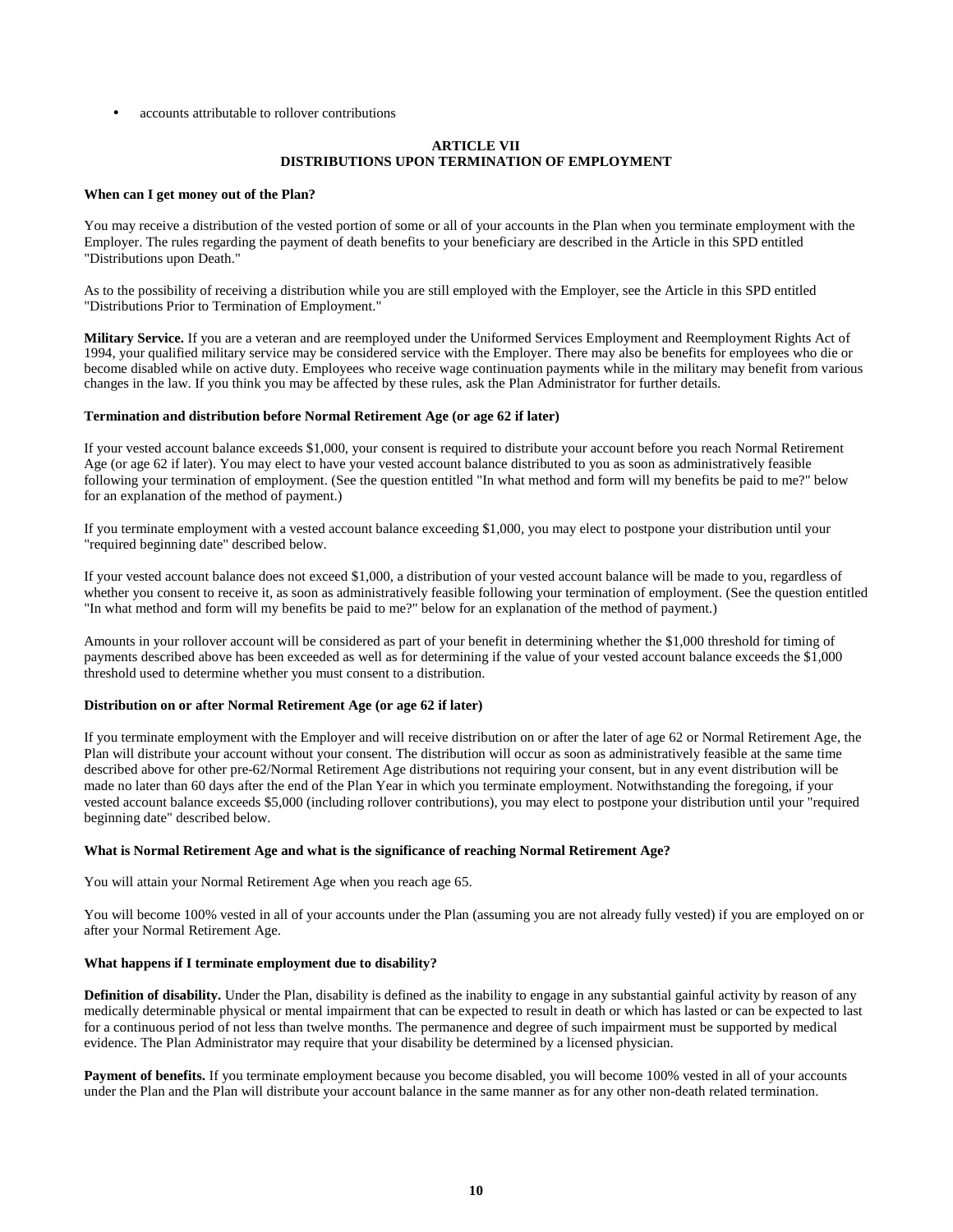### **In what method and form will my benefits be paid to me?**

## **Termination and distribution before Normal Retirement Age (or age 62 if later)**

If you terminate employment and will receive a distribution before the later of age 62 or Normal Retirement Age and your vested account balance does not exceed \$5,000, then your vested account balance may only be distributed to you in a single lump-sum payment in cash. If you are less than 100% vested in your account balance and have not incurred a forfeiture break in service, then your vested account balance may only be distributed to you in a single lump-sum payment in cash. A forfeiture break in service occurs after five consecutive one-year breaks in service. A break in service is a Plan Year in which you are not credited with at least 501 Hours of Service.

If you terminate employment and will receive a distribution before the later of age 62 and Normal Retirement Age and your vested account balance exceeds \$5,000, you may elect to receive a distribution of your vested account balance in:

- a single lump-sum payment in cash
- installments over a period of not more than your assumed life expectancy (or the assumed life expectancies of you and your beneficiary)

In determining whether your vested account balance exceeds the \$5,000 dollar threshold, "rollovers" (and any earnings allocable to "rollover" contributions) will be taken into account.

### **Distribution on or after Normal Retirement Age (or age 62 if later)**

If you terminate employment and will receive distribution on or following the attainment of the later of age 62 or Normal Retirement Age, and your vested account balance (including rollovers) does not exceed \$5,000, you will receive distribution in the form of a single lumpsum payment in cash. If your balance exceeds \$5,000, you may elect to receive distribution as described above relating to termination before the later of age 62 and Normal Retirement Age. In determining whether your vested account balance exceeds the \$5,000 dollar threshold, "rollovers" (and any earnings allocable to "rollover" contributions) will be taken into account.

## **Required beginning date**

As described above, you may delay the distribution of your vested account balance. However, if you elect to delay the distribution of your vested account balance, there are rules that require that certain minimum distributions be made from the Plan. If you are a 5% owner, distributions are required to begin not later than the April 1st following the end of the year in which you reach age 70 1/2. If you are not a 5% owner, distributions are required to begin not later than the April 1st following the later of the end of the year in which you reach age 70 1/2 or terminate employment. You should see the Plan Administrator if you think you may be affected by these rules.

# **ARTICLE VIII DISTRIBUTIONS UPON DEATH**

## **What happens if I die while working for the Employer?**

If you die while still employed by the Employer, then 100% of your account balance will be used to provide your beneficiary with a death benefit.

#### **Who is the beneficiary of my death benefit?**

You may designate a beneficiary of your Plan account on a form provided to you for this purpose by the Plan Administrator. If you do not designate a beneficiary, your account will be distributed as described below under "No beneficiary designation." If you are married, your spouse has certain rights to the death benefit. You should immediately report any change in your marital status to the Plan Administrator.

**Married Participant.** If you are married at the time of your death, your spouse will be the beneficiary of the entire death benefit unless you designate in writing a different beneficiary. IF YOU WISH TO DESIGNATE A BENEFICIARY OTHER THAN YOUR SPOUSE, YOUR SPOUSE MUST IRREVOCABLY CONSENT TO WAIVE ANY RIGHT TO THE DEATH BENEFIT. YOUR SPOUSE'S CONSENT MUST BE IN WRITING, BE WITNESSED BY A NOTARY OR A PLAN REPRESENTATIVE AND ACKNOWLEDGE THE SPECIFIC NON-SPOUSE BENEFICIARY.

#### **Changes to designation.**

If, with spousal consent as required, you have designated someone other than your spouse as beneficiary and now wish to change your designation, see the Plan Administrator for details. In addition, you may elect a beneficiary other than your spouse without your spouse's consent if your spouse cannot be located.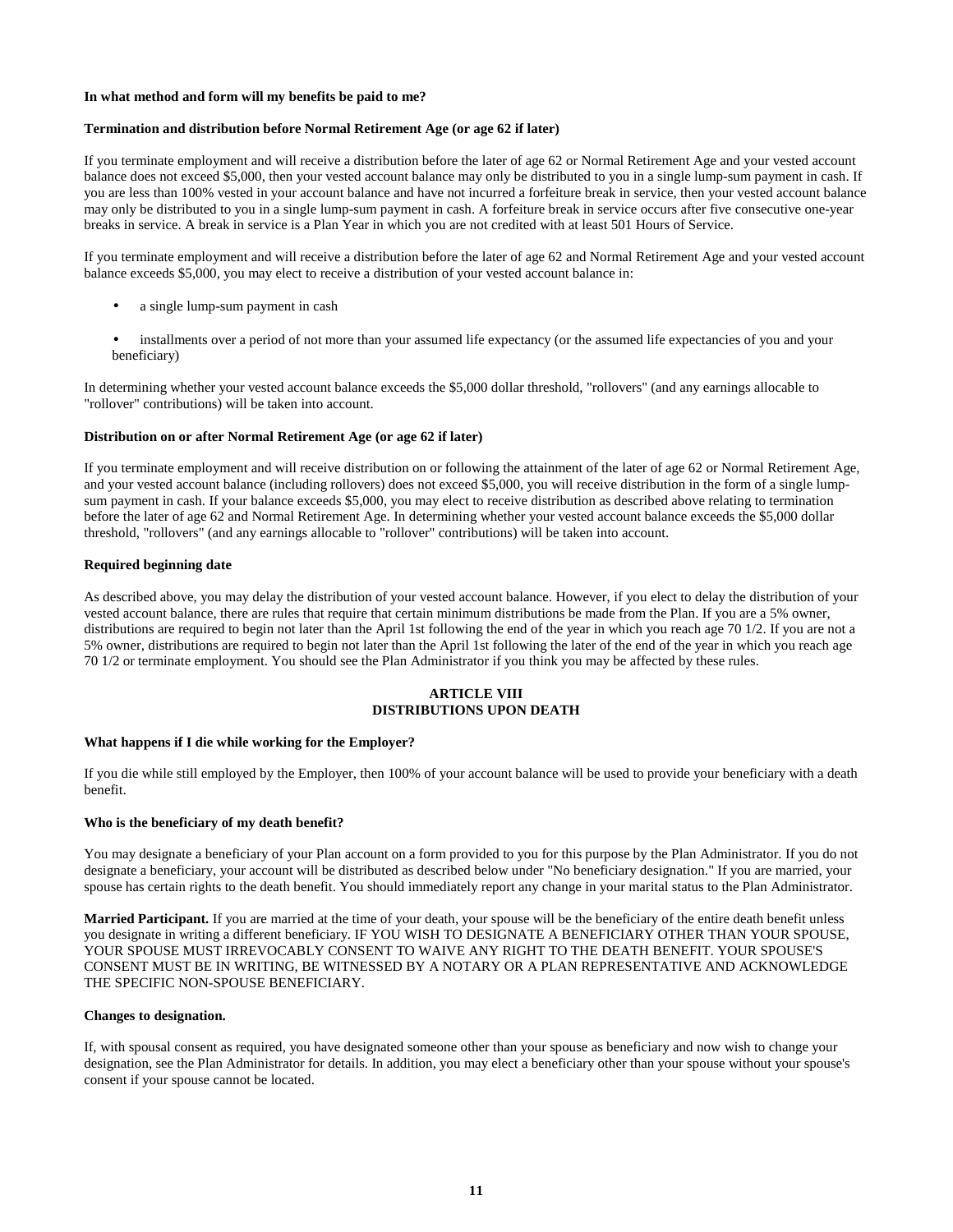**Divorce.** A divorce decree automatically revokes your designation of your spouse or former spouse as your beneficiary under the Plan unless a Qualified Domestic Relations Order provides otherwise. You should complete a form to make a new beneficiary designation if a divorce decree is issued. See the Plan Administrator for details if you think you may be affected by this provision.

**Unmarried Participant.** If you are not married, you may designate a beneficiary of your choosing.

**No beneficiary designation.** At the time of your death, if you have not designated a beneficiary or your beneficiary is not alive, the death benefit will be paid in the following order of priority to:

(a) your surviving spouse

(b) your children, including adopted children in equal shares (and if a child is not living, that child's share will be distributed to that child's living descendants)

- (c) your surviving parents, in equal shares
- (d) your estate

# **How will the death benefit be paid to my beneficiary?**

**Method/form of distribution.** The form of payment of the death benefit will be in cash. If the death benefit payable to a beneficiary does not exceed \$5,000, then the benefit may only be paid as a lump sum. If the death benefit exceeds \$5,000, your beneficiary may elect to have the death benefit paid in:

- a single lump-sum payment in cash
- annual installments at least equal to the required minimum distribution amount

**Timing of distribution.** Payment of the death benefit must begin by the end of the calendar year which follows the year of your death if your designated beneficiary is a person. If your designated beneficiary is not a person, then your entire death benefit must generally be paid within five years after your death. If your spouse is the sole beneficiary, your spouse may delay the start of payments until the year in which you would have attained age 70 1/2.

## **When must the last payment be made to my beneficiary (required minimum distributions)?**

The law generally restricts the ability of a retirement plan to be used as a method of deferring taxation for an unlimited period beyond the participant's life. Thus, there are rules that are designed to ensure that death benefits are distributable to beneficiaries within certain time periods. The application of these rules depends upon whether you die before or after your "required beginning date" as described above under "Required beginning date."

## **Death before required beginning date.**

If your designated beneficiary is a person (other than your estate or certain trusts), then regardless of the method of distribution a beneficiary might otherwise be able to elect, minimum distributions of your death benefit must begin by the end of the calendar year which follows the year of your death and must be paid over a period not extending beyond your beneficiary's life expectancy. If your spouse is the sole beneficiary, your spouse may delay the start of payments until the year in which you would have attained age 70 1/2. Generally, if your beneficiary is not a person, then your entire death benefit must be paid within five years after your death.

# **Death after required beginning date.**

If you die on or after your required beginning date, regardless of the method of distribution a beneficiary might otherwise be able to elect, payment must be made over a period which does not exceed the greater of the beneficiary's life expectancy or your remaining life expectancy (determined in accordance with applicable life expectancy tables and without regard to your actual death). If your beneficiary is not a person, your entire death benefit must be paid over a period not exceeding your remaining life expectancy (determined in accordance with applicable life expectancy tables and without regard to your actual death).

# **What happens if I terminate employment, commence payments and then die before receiving all of my benefits?**

Your beneficiary will be entitled to your remaining vested interest in the Plan at the time of your death. See the Plan Administrator for more information regarding the timing and method of payments that apply to your beneficiary. The provision in the Plan providing for full vesting of your benefit upon death does not apply if you die after terminating employment.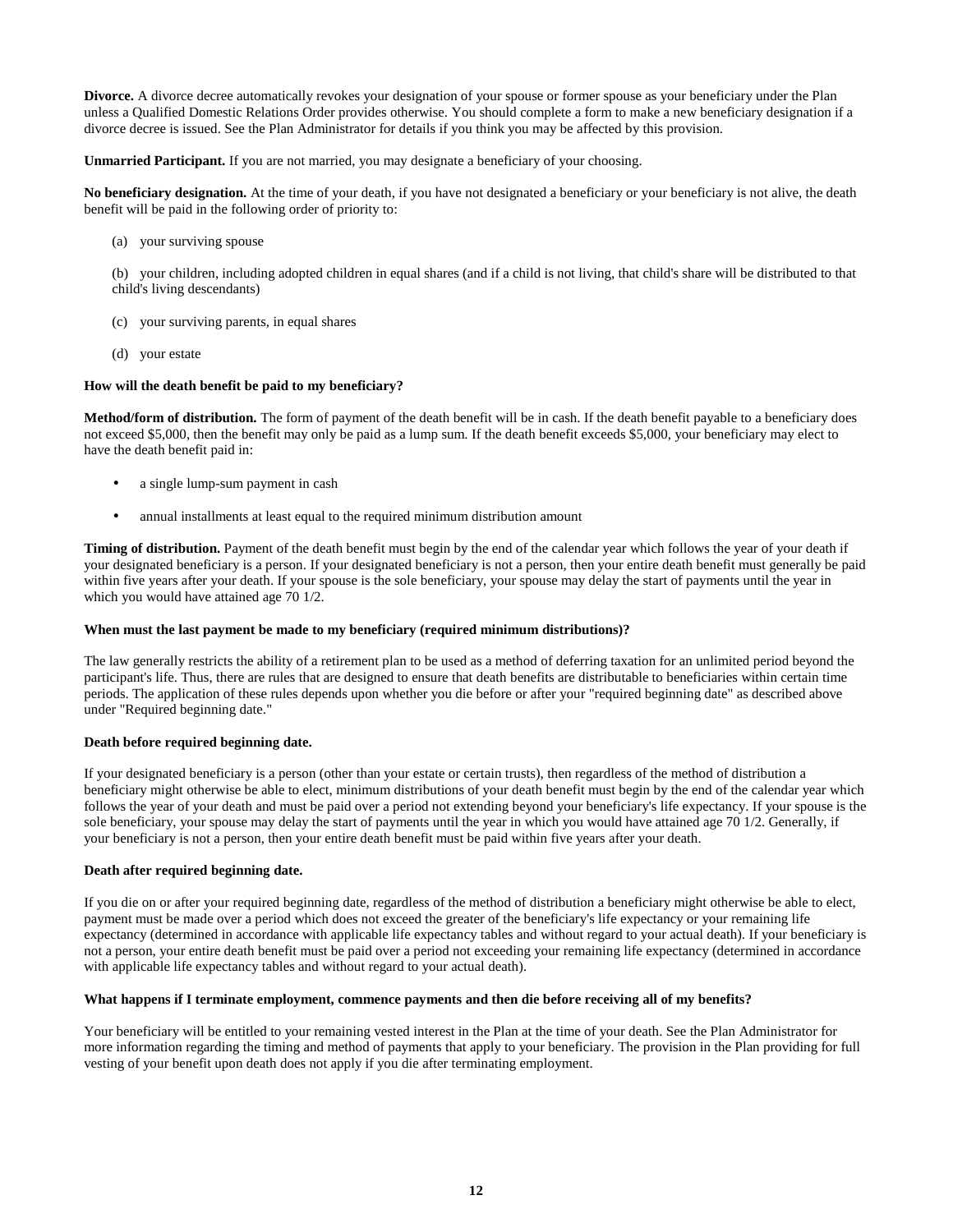## **ARTICLE IX TAX TREATMENT OF DISTRIBUTIONS**

#### **What are my tax consequences when I receive a distribution from the Plan?**

Generally, you must include any Plan distribution in your taxable income in the year in which you receive the distribution. The tax treatment may also depend on your age when you receive the distribution. Certain distributions made to you when you are under age 59 1/2 could be subject to an additional 10% tax.

You will not be taxed on distributions of your Roth 401(k) deferrals. In addition, a distribution of the earnings on the Roth 401(k) deferrals will not be subject to tax if the distribution is a "qualified distribution." A "qualified distribution" is one that is made after you have attained age 59 1/2 or is made on account of your death or disability. In addition, in order to be a "qualified distribution," the distribution cannot be made prior to the expiration of a 5-year participation period. The 5-year participation period is the 5-year period beginning on the calendar year in which you first make a Roth 401(k) deferral to our Plan (or to another 401(k) plan or 403(b) plan if such amount was rolled over into this Plan) and ending on the last day of the calendar year that is 5 years later.

#### **Can I elect a rollover to reduce or defer tax on my distribution?**

**Rollover or Direct Transfer.** You may reduce, or defer entirely, the tax due on your distribution through use of one of the following methods:

(a) **60-day rollover.** You may roll over all or a portion of the distribution to an Individual Retirement Account or Annuity (IRA) or another employer retirement plan willing to accept the rollover. This will result in no tax being due until you begin withdrawing funds from the IRA or other qualified employer plan. The rollover of the distribution, however, MUST be made within strict time frames (normally, within 60 days after you receive your distribution). Under certain circumstances, all or a portion of a distribution (such as a hardship distribution) may not qualify for this rollover treatment. In addition, most distributions will be subject to mandatory federal income tax withholding at a rate of 20%. This will reduce the amount you actually receive. For this reason, if you wish to roll over all or a portion of your distribution amount, then the direct rollover option described in paragraph (b) below would be the better choice.

(b) **Direct rollover.** For most distributions, you may request that a direct transfer (sometimes referred to as a direct rollover) of all or a portion of a distribution be made to either an Individual Retirement Account or Annuity (IRA) or another employer retirement plan willing to accept the transfer. A direct transfer will generally result in no tax being due (unless you roll pre-tax accounts directly to a Roth IRA) until you withdraw funds from the IRA or other employer plan. Like the rollover, under certain circumstances all or a portion of the amount to be distributed may not qualify for this direct transfer. If you elect to actually receive the distribution rather than request a direct transfer, then in most cases 20% of the distribution amount will be withheld for federal income tax purposes.

**Tax Notice.** WHENEVER YOU RECEIVE A DISTRIBUTION THAT IS AN ELIGIBLE ROLLOVER DISTRIBUTION, THE PLAN ADMINISTRATOR WILL DELIVER TO YOU A MORE DETAILED EXPLANATION OF THESE OPTIONS. HOWEVER, THE RULES WHICH DETERMINE WHETHER YOU QUALIFY FOR FAVORABLE TAX TREATMENT ARE VERY COMPLEX. YOU SHOULD CONSULT WITH QUALIFIED TAX COUNSEL BEFORE MAKING A CHOICE.

# **ARTICLE X LOANS**

#### **Is it possible to borrow money from the Plan?**

Yes. Loans are permitted in accordance with the Plan Loan Policy. If you wish to receive a copy of the Loan Policy, please contact the Plan Administrator.

# **ARTICLE XI PROTECTED BENEFITS AND CLAIMS PROCEDURES**

#### **Are my benefits protected?**

As a general rule, your interest in your account, including your "vested interest," may not be alienated. This means that your interest may not be sold, used as collateral for a loan (other than for a Plan loan), given away or otherwise transferred (except at death to your beneficiary). In addition, your creditors (other than the IRS) may not attach, garnish or otherwise interfere with your benefits under the Plan.

## **Are there any exceptions to the general rule?**

There are three exceptions to this general rule. The Plan Administrator must honor a qualified domestic relations order (QDRO). A QDRO is defined as a decree or order issued by a court that obligates you to pay child support or alimony, or otherwise allocates a portion of your assets in the Plan to your spouse, former spouse, children or other dependents. If a QDRO is received by the Plan Administrator, all or a portion of your benefits may be used to satisfy that obligation. The Plan Administrator will determine the validity of any domestic relations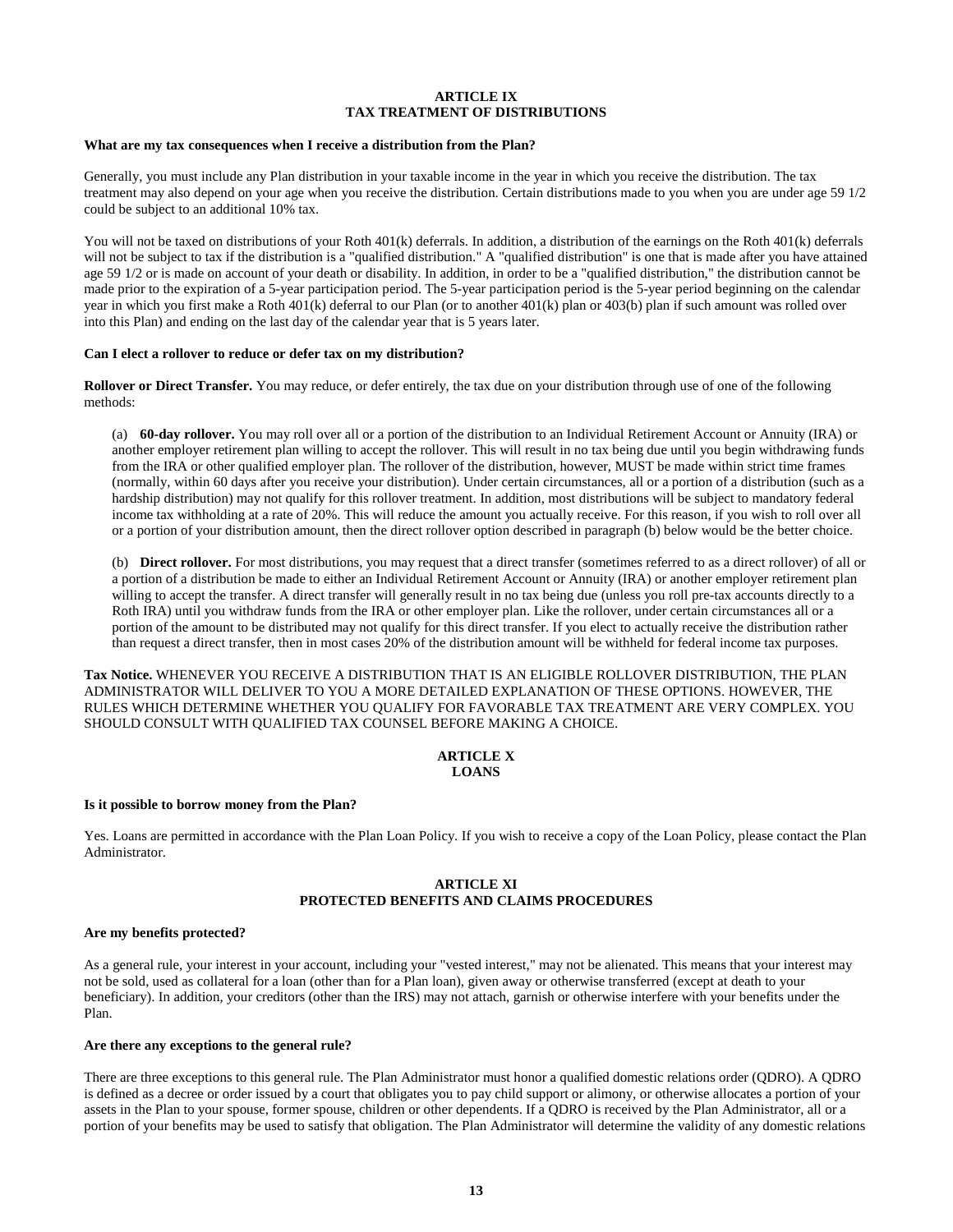order received. You and your beneficiaries can obtain from the Plan Administrator, without charge, a copy of the procedure used by the Plan Administrator to determine whether a qualified domestic relations order is valid.

The second exception applies if you are involved with the Plan's operation. If you are found liable for any action that adversely affects the Plan, the Plan Administrator can offset your benefits by the amount that you are ordered or required by a court to pay the Plan. All or a portion of your benefits may be used to satisfy any such obligation to the Plan.

The last exception applies to Federal tax levies and judgments. The Federal government is able to use your interest in the Plan to enforce a Federal tax levy and to collect a judgment resulting from an unpaid tax assessment.

# **Can the Employer amend the Plan?**

The Employer has the right to amend the Plan at any time. In no event, however, will any amendment authorize or permit any part of the Plan assets to be used for purposes other than the exclusive benefit of participants or their beneficiaries. Additionally, no amendment will cause any reduction in the amount credited to your account.

## **What happens if the Plan is discontinued or terminated?**

Although the Employer intends to maintain the Plan indefinitely, the Employer reserves the right to terminate the Plan at any time. Upon termination, no further contributions will be made to the Plan and all amounts credited to your accounts will become 100% vested. The Employer will direct the distribution of your accounts in a manner permitted by the Plan as soon as practicable. You will be notified if the Plan is terminated.

## **How do I submit a claim for Plan benefits?**

You may file a claim for benefits by submitting a written request for benefits to the Plan Administrator. You should contact the Plan Administrator to see if there is an applicable distribution form that must be used. If no specific form is required or available, then your written request for a distribution will be considered a claim for benefits. In the case of a claim for disability benefits, if disability is determined by the Plan Administrator (rather than by a third party such as the Social Security Administration), then you must also include with your claim sufficient evidence to enable the Plan Administrator to make a determination on whether you are disabled.

Decisions on the claim will be made within a reasonable period of time appropriate to the circumstances. "Days" means calendar days. If the Plan Administrator determines the claim is valid, then you will receive a statement describing the amount of benefit, the method or methods of payment, the timing of distributions and other information relevant to the payment of the benefit.

For purposes of the claims procedures described below, "you" refers to you, your authorized representative, or anyone else entitled to benefits under the Plan (such as a beneficiary). A document, record, or other information will be considered relevant to a claim if it:

- was relied upon in making the benefit determination;
- was submitted, considered, or generated in the course of making the benefit determination, without regard to whether it was relied upon in making the benefit determination;
- demonstrated compliance with the administrative processes and safeguards designed to ensure and to verify that benefit determinations are made in accordance with Plan documents and Plan provisions have been applied consistently with respect to all claimants; or
- constituted a statement of policy or guidance with respect to the Plan concerning the denied treatment option or benefit.

The Plan may offer additional voluntary appeal and/or mandatory arbitration procedures other than those described below. If applicable, the Plan will not assert that you failed to exhaust administrative remedies for failure to use the voluntary procedures, any statute of limitations or other defense based on timeliness is tolled during the time a voluntary appeal is pending; and the voluntary process is available only after exhaustion of the appeals process described in this section. If mandatory arbitration is offered by the Plan, the arbitration must be conducted instead of the appeal process described in this section, and you are not precluded from challenging the decision under ERISA §501(a) or other applicable law.

# **What if my benefits are denied?**

Your request for Plan benefits will be considered a claim for Plan benefits, and it will be subject to a full and fair review. If your claim is wholly or partially denied, the Plan Administrator will provide you with a written or electronic notification of the Plan's adverse determination. This written or electronic notification must be provided to you within a reasonable period of time, but not later than 90 days (except as provided below for disability claims) after the receipt of your claim by the Plan Administrator, unless the Plan Administrator determines that special circumstances require an extension of time for processing your claim. If the Plan Administrator determines that an extension of time for processing is required, written notice of the extension will be furnished to you prior to the termination of the initial 90-day period. In no event will such extension exceed a period of 90 days from the end of such initial period. The extension notice will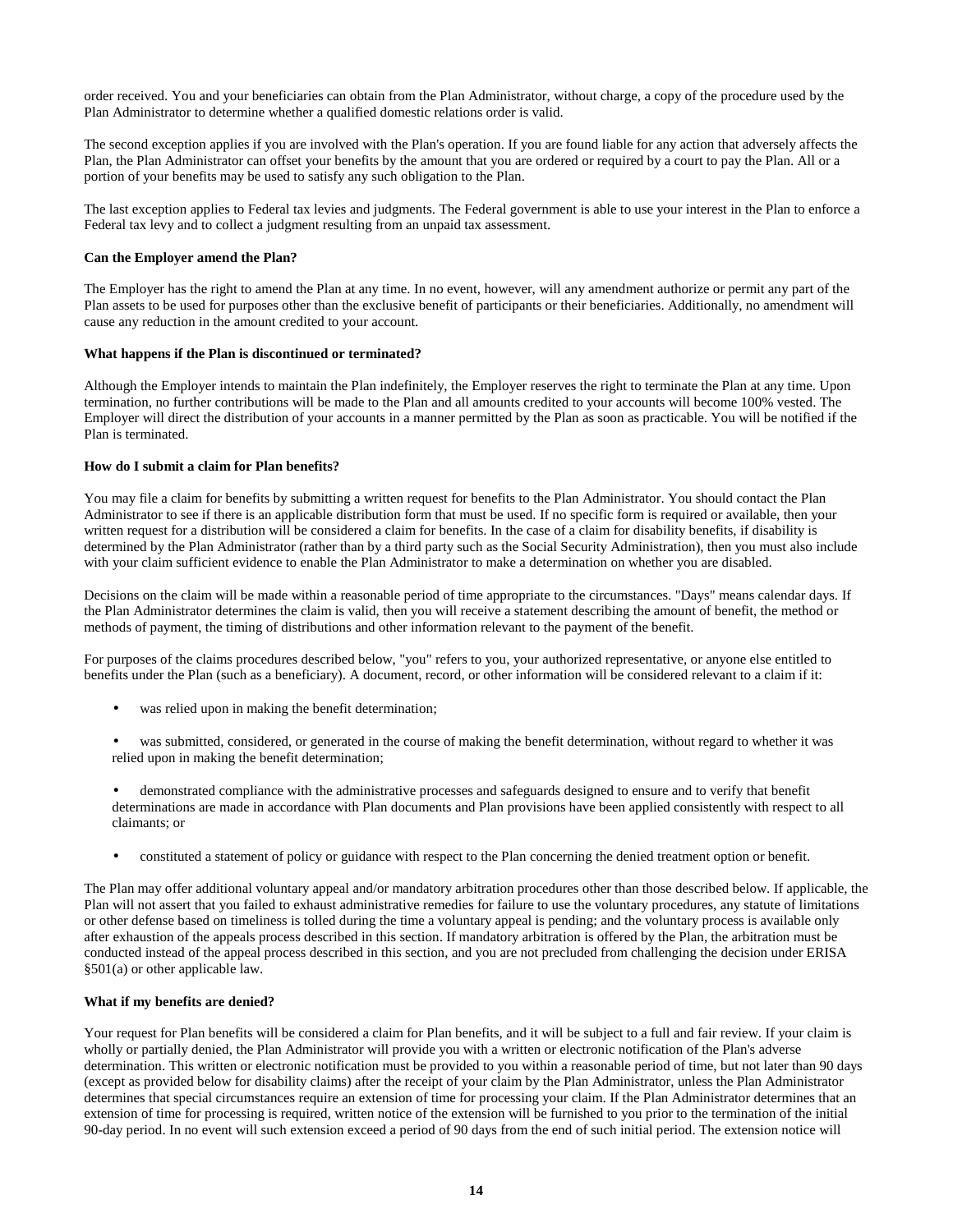indicate the special circumstances requiring an extension of time and the date by which the Plan expects to render the benefit determination.

In the case of a claim for disability benefits, if disability is determined by the Plan Administrator (rather than a third party such as the Social Security Administration), then instead of the above, the initial claim must be resolved within 45 days of receipt by the Plan. A Plan may, however, extend this decision-making period for an additional 30 days for reasons beyond the control of the Plan. The Plan will notify you of the extension prior to the end of the 45-day period. If, after extending the time period for a first period of 30 days, the Plan Administrator determines that it will still be unable, for reasons beyond the control of the Plan, to make a decision within the extension period, the Plan may extend decision making for a second 30-day period. Appropriate notice will be provided to you before the end of the first 45 days and again before the end of each succeeding 30-day period. This notice will explain the circumstances requiring the extension and the date the Plan Administrator expects to render a decision. It will explain the standards on which entitlement to the benefits is based, the unresolved issues that prevent a decision, the additional issues that prevent a decision, and the additional information needed to resolve the issues. You will have 45 days from the date of receipt of the Plan Administrator's notice to provide the information required.

If the Plan Administrator determines that all or part of the claim should be denied (an "adverse benefit determination"), it will provide a notice of its decision in written or electronic form explaining your appeal rights. An "adverse benefit determination" also includes a rescission, which is a retroactive cancellation or termination of entitlement to disability benefits. The notice will be provided in a culturally and linguistically appropriate manner and will state:

- (a) The specific reason or reasons for the adverse determination.
- (b) Reference to the specific Plan provisions on which the determination was based.

(c) A description of any additional material or information necessary for you to perfect the claim and an explanation of why such material or information is necessary.

(d) A description of the Plan's review procedures and the time limits applicable to such procedures. This will include a statement of your right to bring a civil action under section 502(a) of ERISA following an adverse benefit determination on review.

(e) In the case of a claim for disability benefits, if disability is determined by the Plan Administrator (rather than a third party such as the Social Security Administration, then the following additional information will be provided:

- (i) A discussion of the decision, including an explanation of the basis for disagreeing with or not following:
	- The views you presented to the Plan of health care professionals treating the claimant and vocational professionals who evaluated you;
	- The views of medical or vocational experts whose advice was obtained on behalf of the Plan in connection with an adverse benefit determination, without regard to whether the advice was relied upon in making the benefit determination; or
	- A disability determination made by the Social Security Administration and presented by you to the Plan.

(ii) Either the internal rules, guidelines, protocols, or other similar criteria relied upon to make a determination, or a statement that such rules, guidelines, protocols, or other criteria do not exist.

(iii) If the adverse benefit determination is based on a medical necessity or experimental treatment and/or investigational treatment or similar exclusion or limit, an explanation of the scientific or clinical judgment for the determination, applying the terms of the Plan to your medical circumstances. If this is not practical, a statement will be included that such explanation will be provided to you free of charge, upon request.

(iv) A statement that you are entitled to receive, upon request and free of charge, reasonable access to, and copies of, all documents, records, and other information relevant to the claim.

If your claim has been denied, and you want to submit your claim for review, you must follow the claims review procedure in the next question.

## **What is the claims review procedure?**

Upon the denial of your claim for benefits, you may file your claim for review, in writing, with the Plan Administrator.

(a) YOU MUST FILE THE CLAIM FOR REVIEW NO LATER THAN 60 DAYS (EXCEPT AS PROVIDED BELOW FOR DISABILITY CLAIMS) AFTER YOU HAVE RECEIVED WRITTEN NOTIFICATION OF THE DENIAL OF YOUR CLAIM FOR BENEFITS.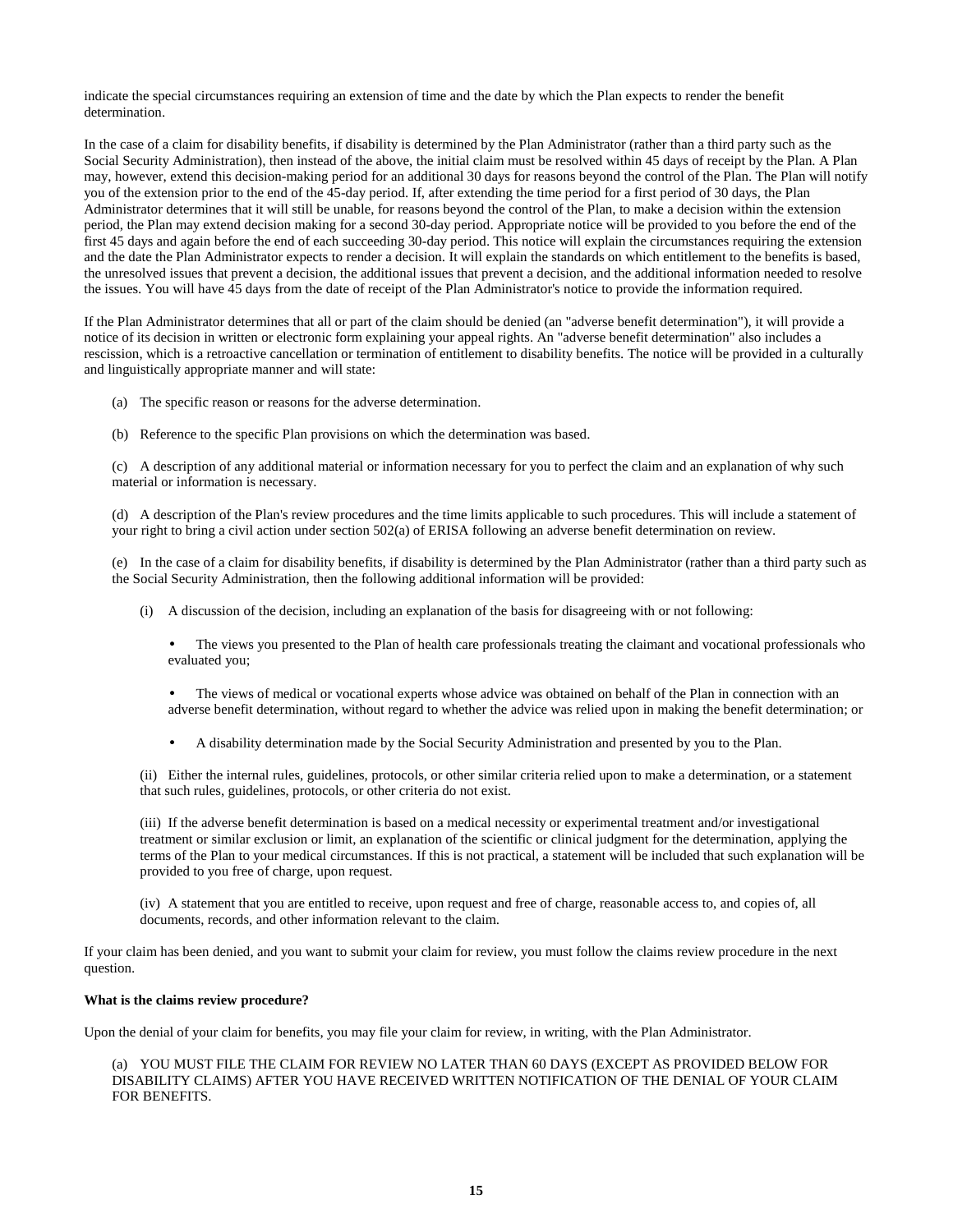IF YOUR CLAIM IS FOR DISABILITY BENEFITS AND DISABILITY IS DETERMINED BY THE PLAN ADMINISTRATOR (RATHER THAN A THIRD PARTY SUCH AS THE SOCIAL SECURITY ADMINISTRATION), THEN INSTEAD OF THE ABOVE, YOU MUST FILE THE CLAIM FOR REVIEW NOT LATER THAN 180 DAYS FOLLOWING RECEIPT OF NOTIFICATION OF AN ADVERSE BENEFIT DETERMINATION. IN THE CASE OF AN ADVERSE BENEFIT DETERMINATION REGARDING A RESCISSION OF COVERAGE, YOU MUST REQUEST A REVIEW WITHIN 90 DAYS OF THE NOTICE.

(b) You may submit written comments, documents, records, and other information relating to your claim for benefits.

(c) You will be provided, upon request and free of charge, reasonable access to, and copies of, all documents, records, and other information relevant to your claim for benefits.

(d) Your claim for review must be given a full and fair review. This review will take into account all comments, documents, records, and other information submitted by you relating to your claim, without regard to whether such information was submitted or considered in the initial benefit determination.

In addition to the claims review procedure above, if your claim is for disability benefits and disability is determined by the Plan Administrator (rather than a third party such as the Social Security Administration), then:

(a) Your claim will be reviewed without deference to the initial adverse benefit determination and the review will be conducted by an appropriate named fiduciary of the Plan who is neither the individual who made the adverse benefit determination that is the subject of the appeal, nor the subordinate of such individual.

(b) If the initial adverse benefit determination was based on a medical judgment, including determinations with regard to whether a particular treatment, drug, or other item is experimental, investigational, or not medically necessary or appropriate, the fiduciary will consult with a health care professional who was neither involved in or subordinate to the person who made the original benefit determination. This health care professional will have appropriate training and experience in the field of medicine involved in the medical judgment. Additionally, medical or vocational experts whose advice was obtained on behalf of the Plan in connection with the initial determination will be identified.

(c) Any medical or vocational experts whose advice was obtained on behalf of the Plan in connection with your adverse benefit determination will be identified, without regard to whether the advice was relied upon in making the benefit determination.

(d) If the Plan considers, relies upon or creates any new or additional evidence during the review of the adverse benefit determination, the Plan will provide such new or additional evidence to you, free of charge, as soon as possible and sufficiently in advance of the time within which a determination on review is required to allow you time to respond.

(e) Before the Plan issues an adverse benefit determination on review that is based on a new or additional rationale, the Plan Administrator must provide you with a copy of the rationale at no cost to you. The rationale must be provided as soon as possible and sufficiently in advance of the time within which a final determination on appeal is required to allow you time to respond.

The Plan Administrator will provide you with written or electronic notification of the Plan's benefit determination on review. The Plan Administrator must provide you with notification of this denial within 60 days (45 days with respect to claims relating to the determination of disability benefits) after the Plan Administrator's receipt of your written claim for review, unless the Plan Administrator determines that special circumstances require an extension of time for processing your claim. In such a case, you will be notified, before the end of the initial review period, of the special circumstances requiring the extension and the date a decision is expected. If an extension is provided, the Plan Administrator must notify you of the determination on review no later than 120 days (or 90 days with respect to claims relating to the determination of disability benefits).

The Plan Administrator will provide written or electronic notification to you in a culturally and linguistically appropriate manner. If the initial adverse benefit determination is upheld on review, the notice will include:

- (a) The specific reason or reasons for the adverse determination.
- (b) Reference to the specific Plan provisions on which the benefit determination was based.

(c) A statement that you are entitled to receive, upon request and free of charge, reasonable access to, and copies of, all documents, records, and other information relevant to your claim for benefits.

(d) In the case of a claim for disability benefits, if disability is determined by the Plan Administrator (rather than a third party such as the Social Security Administration):

(i) Either the specific internal rules, guidelines, protocols, or other similar criteria relied upon to make the determination, or a statement that such rules, guidelines, protocols, or criteria do not exist.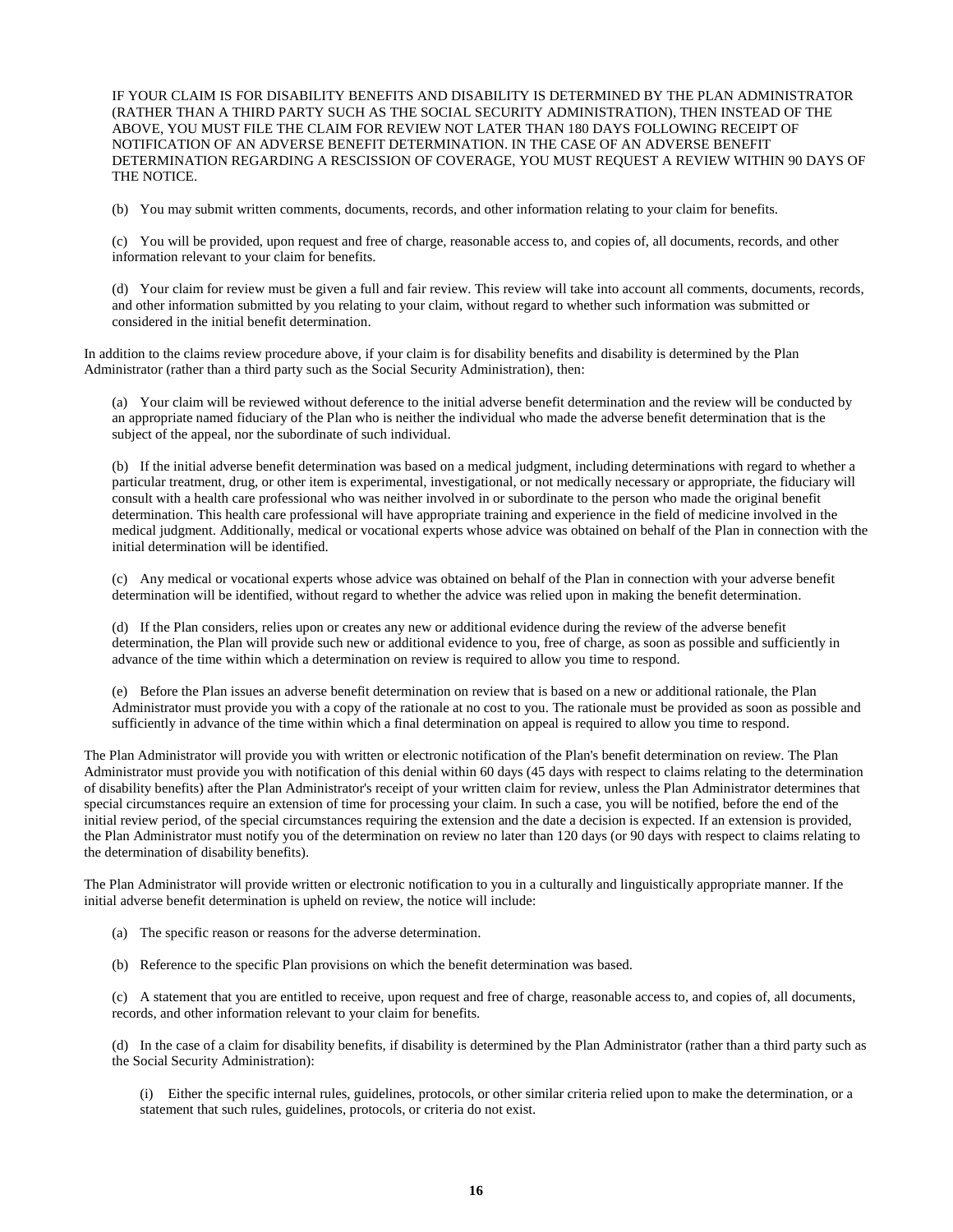(ii) If the adverse benefit determination is based on a medical necessity or experimental treatment and/or investigational treatment or similar exclusion or limit, an explanation of the scientific or clinical judgment for the determination, applying the terms of the Plan to your medical circumstances. If this is not practical, a statement will be included that such explanation will be provided to you free of charge, upon request.

(iii) A statement of your right to bring a civil action under section 502(a) of ERISA and, if the Plan imposes a contractual limitations period that applies to your right to bring such an action, a statement to that effect which includes the calendar date on which such limitation expires on the claim.

If the Plan offers voluntary appeal procedures, a description of those procedures and your right to obtain sufficient information about those procedures upon request to enable you to make an informed decision about whether to submit to such voluntary appeal. These procedures will include a description of your right to representation, the process for selecting the decision maker and the circumstances, if any, that may affect the impartiality of the decision maker. No fees or costs will be imposed on you as part of the voluntary appeal. A decision whether to use the voluntary appeal process will have no effect on your rights to any other Plan benefits.

(iv) A discussion of the decision, including an explanation of the basis for disagreeing with or not following:

- the views presented by the claimant to the Plan of health care professionals treating you and vocational professionals who evaluated you;
- the views of medical or vocational experts whose advice was obtained on behalf of the Plan in connection with an adverse benefit determination, without regard to whether the advice was relied upon in making the benefit determination; or
- a disability determination made by the Social Security Administration and presented by you to the Plan.

If you have a claim for benefits which is denied, then you may file suit in a state or Federal court. However, in order to do so, you must file the suit no later than 180 days after the date of the Plan Administrator's final determination denying your claim.

#### **What are my rights as a Plan participant?**

As a participant in the Plan you are entitled to certain rights and protections under the Employee Retirement Income Security Act of 1974 (ERISA). ERISA provides that all Plan participants are entitled to:

(a) Examine, without charge, at the Plan Administrator's office and at other specified locations, all documents governing the Plan, including collective bargaining agreements and insurance contracts, if any, and a copy of the latest annual report (Form 5500 Series) filed by the Plan with the U.S. Department of Labor and available at the Public Disclosure Room of the Employee Benefits Security Administration.

(b) Obtain, upon written request to the Plan Administrator, copies of documents governing the operation of the Plan, including collective bargaining agreements and insurance contracts, if any, and copies of the latest annual report (Form 5500 Series) and updated summary plan description. The Plan Administrator may make a reasonable charge for the copies.

(c) Receive a summary of the Plan's annual financial report. The Plan Administrator is required by law to furnish each participant with a copy of this summary annual report.

In addition to creating rights for Plan participants, ERISA imposes duties upon the people who are responsible for the operation of the Plan. The people who operate your Plan, called "fiduciaries" of the Plan, have a duty to do so prudently and in the interest of you and other Plan participants and beneficiaries. No one, including the Employer or any other person, may fire you or otherwise discriminate against you in any way to prevent you from obtaining a pension benefit or exercising your rights under ERISA.

If your claim for a pension benefit is denied or ignored, in whole or in part, you have a right to know why this was done, to obtain copies of documents relating to the decision without charge, and to appeal any denial, all within certain time schedules.

Under ERISA, there are steps you can take to enforce the above rights. For instance, if you request a copy of Plan documents or the latest annual report from the Plan and do not receive them within 30 days, you may file suit in a Federal court. In such a case, the court may require the Plan Administrator to provide the materials and pay you up to \$110.00 a day until you receive the materials, unless the materials were not sent because of reasons beyond the control of the Plan Administrator.

If you have a claim for benefits which is denied or ignored, in whole or in part, you may file suit in a state or Federal court. In addition, if you disagree with the Plan's decision or lack thereof concerning the qualified status of a domestic relations order or a medical child support order, you may file suit in Federal court. You and your beneficiaries can obtain, without charge, a copy of the Plan's QDRO procedures from the Plan Administrator.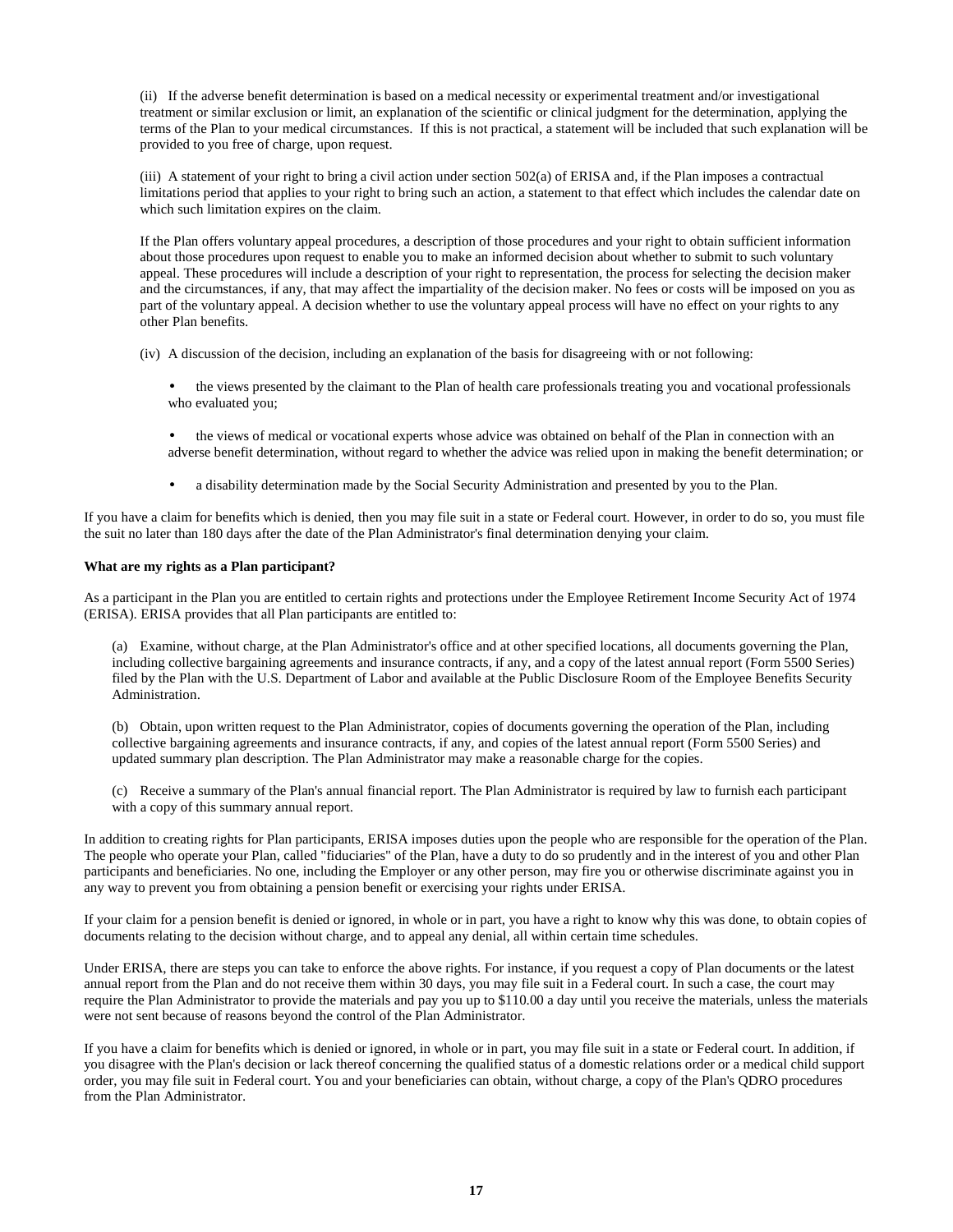If it should happen that the Plan's fiduciaries misuse the Plan's money, or if you are discriminated against for asserting your rights, you may seek assistance from the U.S. Department of Labor, or you may file suit in a Federal court. The court will decide who should pay court costs and legal fees. If you are successful, the court may order the person you have sued to pay these costs and fees. If you lose, the court may order you to pay these costs and fees, for example, it finds your claim is frivolous.

#### **What can I do if I have questions or my rights are violated?**

If you have any questions about the Plan, you should contact the Plan Administrator. If you have any questions about this statement or about your rights under ERISA, or if you need assistance in obtaining documents from the Plan Administrator, you should contact the nearest office of the Employee Benefits Security Administration, U.S. Department of Labor, listed in the telephone directory or the Division of Technical Assistance and Inquiries, Employee Benefits Security Administration, U.S. Department of Labor, 200 Constitution Avenue, N.W., Washington, D.C. 20210. You may also obtain certain publications about your rights and responsibilities under ERISA by calling the publications hotline of the Employee Benefits Security Administration.

# **ARTICLE XII GENERAL INFORMATION ABOUT THE PLAN**

There is certain general information which you may need to know about the Plan. This information has been summarized for you in this Article.

### **Plan Name**

The full name of the Plan is The Enhanced Capital Accumulation Plan for the Employees of The Fidelity Bank.

#### **Plan Number**

The Employer has assigned Plan Number 003 to your Plan.

## **Plan Effective Dates**

This Plan was originally effective on January 1, 2008. The amended and restated provisions of the Plan become effective on October 1, 2021.

#### **Other Plan Information**

Valuations of the Plan assets are made annually on the last day of the Plan Year. In addition, valuations of all contributions are made every business day. The Plan Administrator also may require more frequent valuations.

The Plan's records are maintained on a twelve-month period of time. This is known as the Plan Year. The Plan Year ends on December 31st.

The Plan and Trust will be governed by the laws of the state of the Trustee's principal place of business, to the extent not governed by federal law.

Benefits provided by the Plan are NOT insured by the Pension Benefit Guaranty Corporation (PBGC) under Title IV of the Employee Retirement Income Security Act of 1974 because the insurance provisions under ERISA are not applicable to this type of Plan.

Service of legal process may be made upon the Employer. Service of legal process may also be made upon the Trustee or Plan Administrator.

#### **Employer Information**

The Employer's name, address, business telephone number and identification number are:

The Fidelity Bank 100 South Main Street Fuquay-Varina, North Carolina 27526 (919) 557-4531 56-0132040

#### **Plan Administrator Information**

The Plan Administrator is responsible for the day-to-day administration and operation of the Plan. For example, the Plan Administrator maintains the Plan records, including your account information, provides you with the forms you need to complete for Plan participation, and directs the payment of your account at the appropriate time. The Plan Administrator will also allow you to review the formal Plan